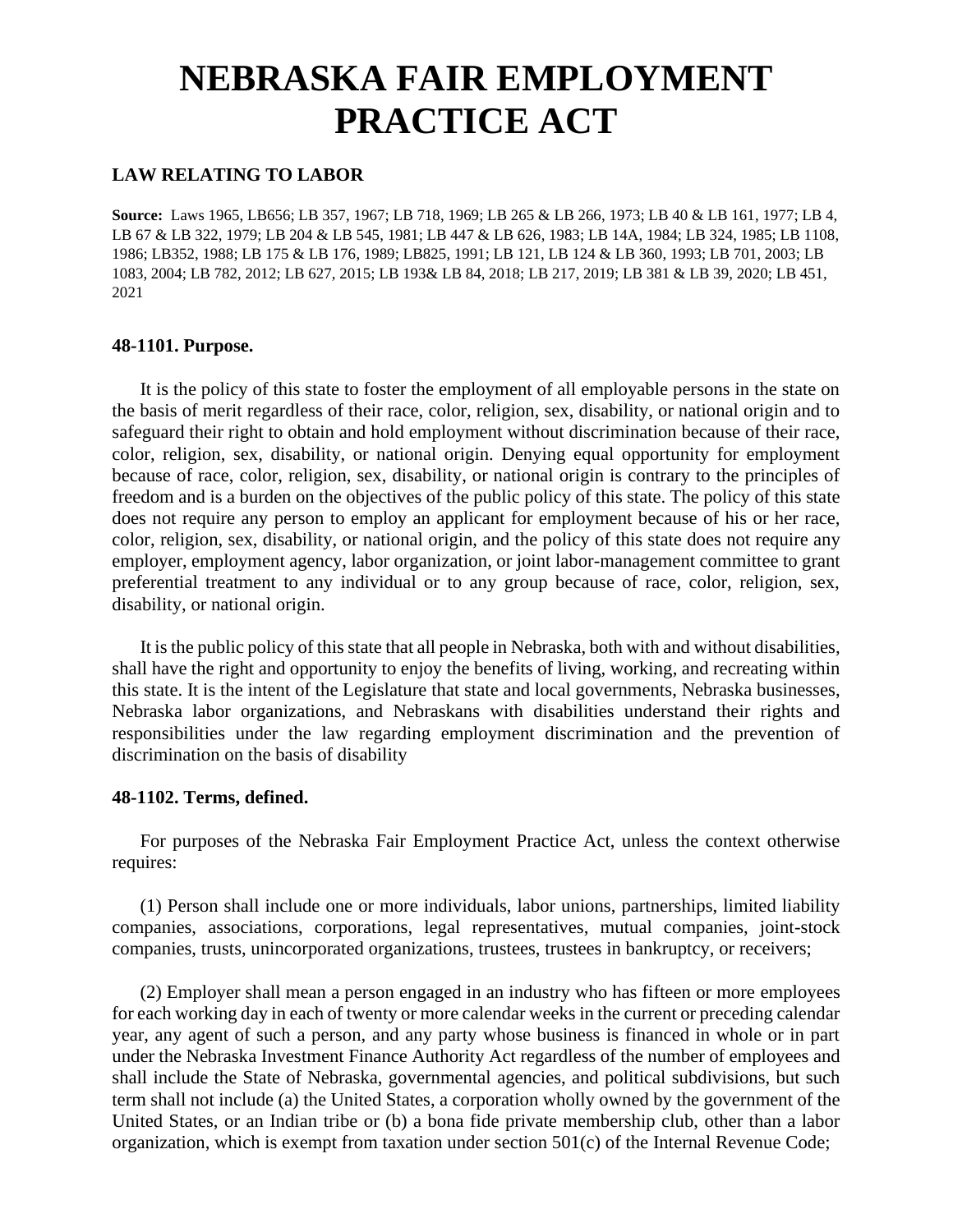(3) Labor organization shall mean any organization which exists wholly or in part for one or more of the following purposes: Collective bargaining; dealing with employers concerning grievances, terms, or conditions of employment; or mutual aid or protection in relation to employment;

(4) Employment agency shall mean any person regularly undertaking with or without compensation to procure employees for an employer or to procure for employees opportunities to work for an employer and shall include an agent of such a person but shall not include an agency of the United States, except that such term shall include the United States Employment Service and the system of state and local employment services receiving federal assistance;

(5) Covered entity shall mean an employer, an employment agency, a labor organization, or a joint labor-management committee;

(6) Privileges of employment shall mean terms and conditions of any employer-employee relationship, opportunities for advancement of employees, and plant conveniences;

(7) Employee shall mean an individual employed by an employer;

(8) Commission shall mean the Equal Opportunity Commission;

(9) Disability shall mean (a) a physical or mental impairment that substantially limits one or more of the major life activities of such individual, (b) a record of such an impairment, or (c) being regarded as having such an impairment. Disability shall not include homosexuality, bisexuality, transvestism, transsexualism, pedophilia, exhibitionism, voyeurism, gender-identity disorders not resulting in physical impairments, other sexual behavior disorders, problem gambling, kleptomania, pyromania, or psychoactive substance use disorders resulting from current illegal use of drugs;

(10)(a) Qualified individual with a disability shall mean an individual with a disability who, with or without reasonable accommodation, can perform the essential functions of the employment position that such individual holds or desires. Consideration shall be given to the employer's judgment as to what functions of a job are essential, and if an employer has prepared a written description before advertising or interviewing applicants for the job, this description shall be considered evidence of the essential functions of the job;

(b) Qualified individual with a disability shall not include any employee or applicant who is currently engaged in the illegal use of drugs when the covered entity acts on the basis of such use; and

(c) Nothing in this subdivision shall be construed to exclude as a qualified individual with a disability an individual who:

(i) Has successfully completed a supervised drug rehabilitation program or otherwise been rehabilitated successfully and is no longer engaging in the illegal use of drugs;

(ii) Is participating in a supervised rehabilitation program and is no longer engaging in such use; or

(iii) Is erroneously regarded as engaging in such use but is not engaging in such use;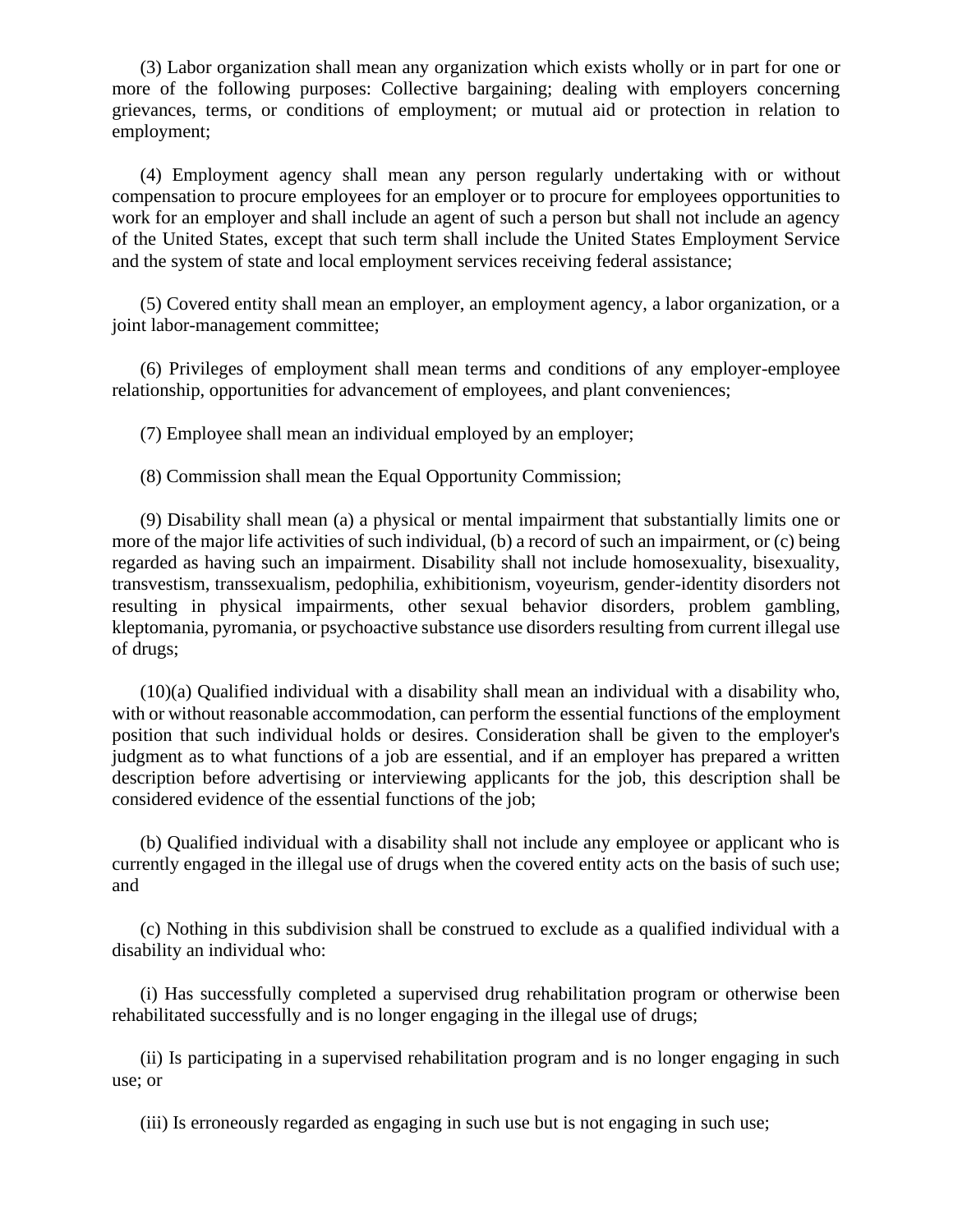(11) Reasonable accommodation, with respect to disability, shall include making existing facilities used by employees readily accessible to and usable by individuals with disabilities, job restructuring, part-time or modified work schedules, reassignment to a vacant position, acquisition or modification of equipment or devices, appropriate adjustment or modification of examinations, training manuals, or policies, the provision of qualified readers or interpreters, and other similar accommodations for individuals with disabilities. Reasonable accommodation, with respect to pregnancy, childbirth, or related medical conditions, shall include acquisition of equipment for sitting, more frequent or longer breaks, periodic rest, assistance with manual labor, job restructuring, light-duty assignments, modified work schedules, temporary transfers to less strenuous or hazardous work, time off to recover from childbirth, or break time and appropriate facilities for breast-feeding or expressing breast milk. Reasonable accommodation shall not include accommodations which the covered entity can demonstrate require significant difficulty or expense thereby posing an undue hardship upon the covered entity. Factors to be considered in determining whether an accommodation would pose an undue hardship shall include:

(a) The nature and the cost of the accommodation needed under the Nebraska Fair Employment Practice Act;

(b) The overall financial resources of the facility or facilities involved in the provision of the reasonable accommodation, the number of persons employed at such facility, the effect on expenses and resources, or the impact otherwise of such accommodation upon the operation of the facility;

(c) The overall financial resources of the covered entity, the overall size of the business of a covered entity with respect to the number of its employees, and the number, type, and location of its facilities; and

(d) The type of operation or operations of the covered entity, including the composition, structure, and functions of the work force of such entity, and the geographic separateness and administrative or fiscal relationship of the facility or facilities in question to the covered entity;

(12) Marital status shall mean the status of a person whether married or single;

(13) Because of sex or on the basis of sex shall include, but not be limited to, because of or on the basis of pregnancy, childbirth, or related medical conditions;

(14) Harass because of sex shall include making unwelcome sexual advances, requesting sexual favors, and engaging in other verbal or physical conduct of a sexual nature if (a) submission to such conduct is made either explicitly or implicitly a term or condition of an individual's employment, (b) submission to or rejection of such conduct by an individual is used as the basis for employment decisions affecting such individual, or (c) such conduct has the purpose or effect of unreasonably interfering with an individual's work performance or creating an intimidating, hostile, or offensive working environment;

(15) Unlawful under federal law or the laws of this state shall mean acting contrary to or in defiance of the law or disobeying or disregarding the law;

(16) Drug shall mean a controlled substance as defined in section 28-401;

(17) Illegal use of drugs shall mean the use of drugs, the possession or distribution of which is unlawful under the Uniform Controlled Substances Act, but shall not include the use of a drug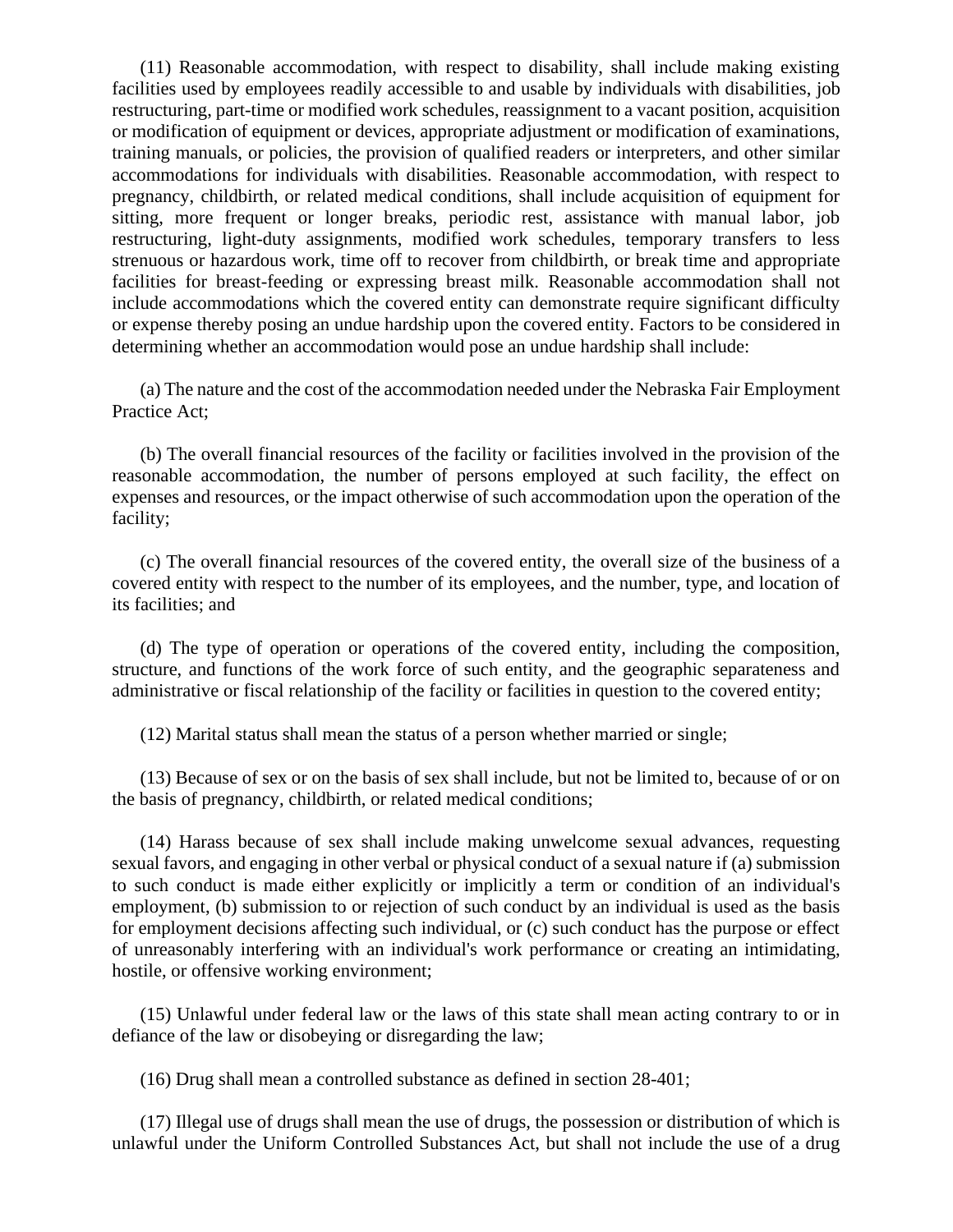taken under supervision by a licensed health care professional or any other use authorized by the Uniform Controlled Substances Act or other provisions of state law;

(18) Individual who is pregnant, who has given birth, or who has a related medical condition shall mean an individual with a known limitation who, with or without reasonable accommodation, can perform the essential functions of the employment position that such individual holds, desires, or may be temporarily assigned to. Consideration shall be given to the employer's judgment as to what functions of a job are essential, and if an employer has prepared a written description before advertising or interviewing applicants for the job, this description shall be considered evidence of the essential functions of the job

(19) Race is inclusive of characteristics such as skin color, hair texture, and protective hairstyles; and

(20) Protective hairstyles includes braids, locks, and twists.

.**48-1103. Exceptions to act.** The Nebraska Fair Employment Practice Act shall not apply to:

(1) A religious corporation, association, or society with respect to the employment of individuals of a particular religion to perform work connected with the carrying on by such corporation, association, or society of its religious activities; or

(2) The employment of any individual (a) by his or her parent, grandparent, spouse, child, or grandchild or (b) in the domestic service of any person.

**48-1104. Unlawful employment practice for an employer.** It shall be an unlawful employment practice for an employer:

(1) To fail or refuse to hire, to discharge, or to harass any individual, or otherwise to discriminate against any individual with respect to compensation, terms, conditions, or privileges of employment, because of such individual's race, color, religion, sex, disability, marital status, or national origin; or

(2) To limit, advertise, solicit, segregate, or classify employees in any way which would deprive or tend to deprive any individual of employment opportunities or otherwise adversely affect such individual's status as an employee, because of such individual's race, color, religion, sex, disability, marital status, or national origin.

#### **48-1105. Unlawful employment practice for employment agency.**

It shall be an unlawful employment practice for an employment agency to fail or refuse to refer for employment, or otherwise to discriminate against, any individual because of race, color, religion, sex, disability, marital status, or national origin, or to classify or refer for employment any individual on the basis of race, color, religion, sex, disability, marital status, or national origin.

#### **48-1106. Unlawful employment practice for labor organization.**

It shall be an unlawful employment practice for a labor organization: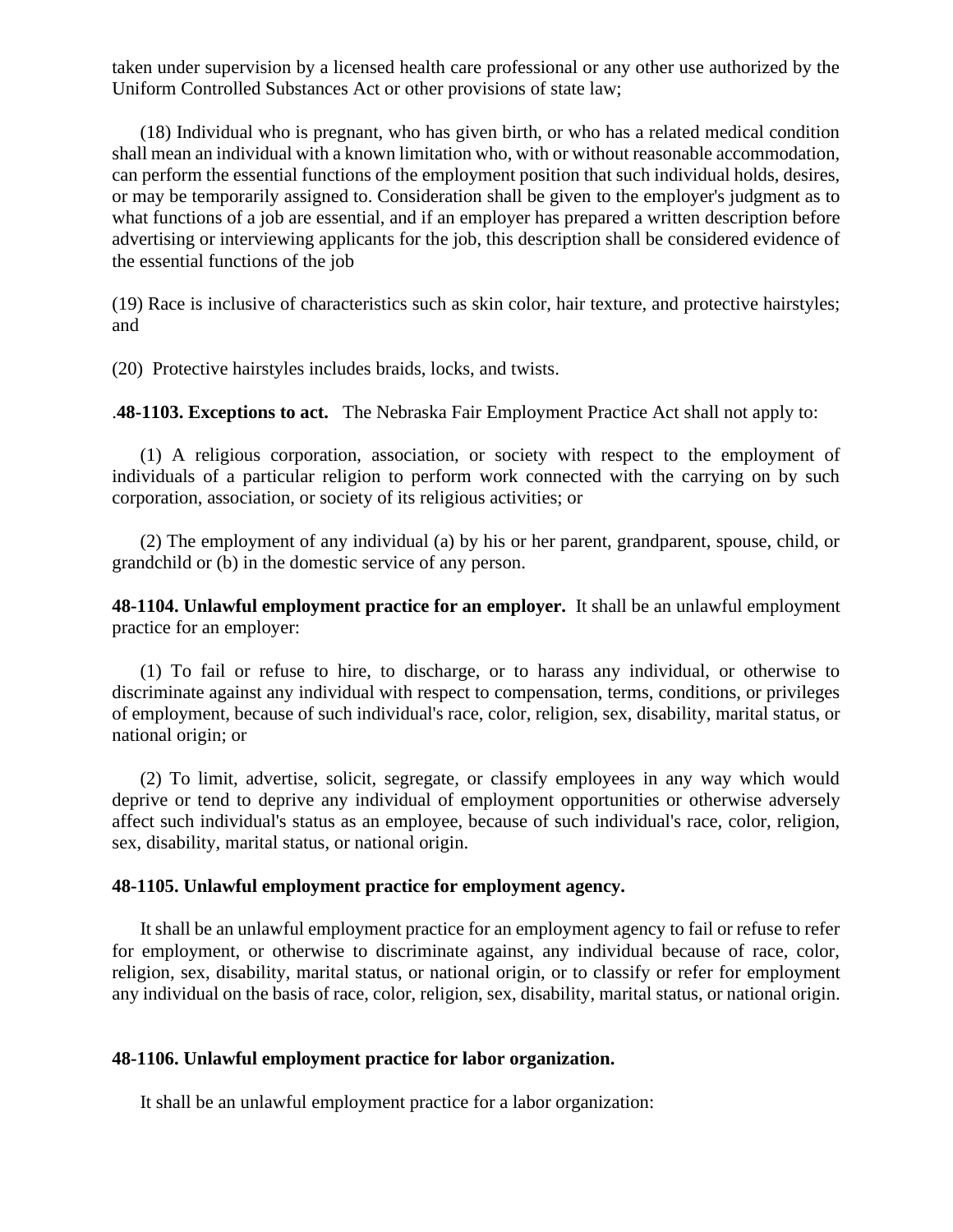(1) To exclude or to expel from its membership, or otherwise to discriminate against, any individual because of race, color, religion, sex, disability, marital status, or national origin;

(2) To limit, segregate, or classify its membership, or to classify or fail or refuse to refer for employment any individual, in any way which would deprive or tend to deprive any individual of employment opportunities, or would limit such employment opportunities or otherwise adversely affect such individual's status as an employee or as an applicant for employment, because of such individual's race, color, religion, sex, disability, marital status, or national origin; or

(3) To cause or attempt to cause an employer to discriminate against an individual in violation of this section.

## **48-1107. Unlawful employment practice controlling apprenticeship or training programs.**

It shall be an unlawful employment practice for any employer, labor organization, or joint labor-management committee controlling apprenticeship or other training or retraining, including on-the-job training programs to discriminate against any individual because of race, color, religion, sex, disability, marital status, or national origin in admission to, or employment in, any program established to provide apprenticeship or other training.

## **48-1107.01. Unlawful employment practice for covered entity.**

It shall be an unlawful employment practice for a covered entity to:

(1) Discriminate against a qualified individual with a disability because of the disability of such individual in regard to job application procedures, the hiring, advancement, or discharge of employees, employee compensation, job training, and other terms, conditions, and privileges of employment; or

(2) Discriminate against an individual who is pregnant, who has given birth, or who has a related medical condition in regard to job application procedures, the hiring, advancement, or discharge of employees, employee compensation, job training, and other terms, conditions, and privileges of employment.

# **48-1107.02. Qualified individual with a disability; individual who is pregnant, who has given birth, or who has a related medical condition; discrimination, defined.**

(1) When referring to a qualified individual with a disability, discrimination shall include:

(a) Limiting, segregating, or classifying a job applicant or employee in a way that adversely affects the opportunities or status of the applicant or employee because of the disability of the applicant or employee;

(b) Participating in a contractual or other arrangement or relationship that has the effect of subjecting a qualified individual with a disability to discrimination in the application or employment process, including a relationship with an employment agency, a labor union, an organization providing fringe benefits to an employee of the covered entity, or an organization providing training and apprenticeship programs;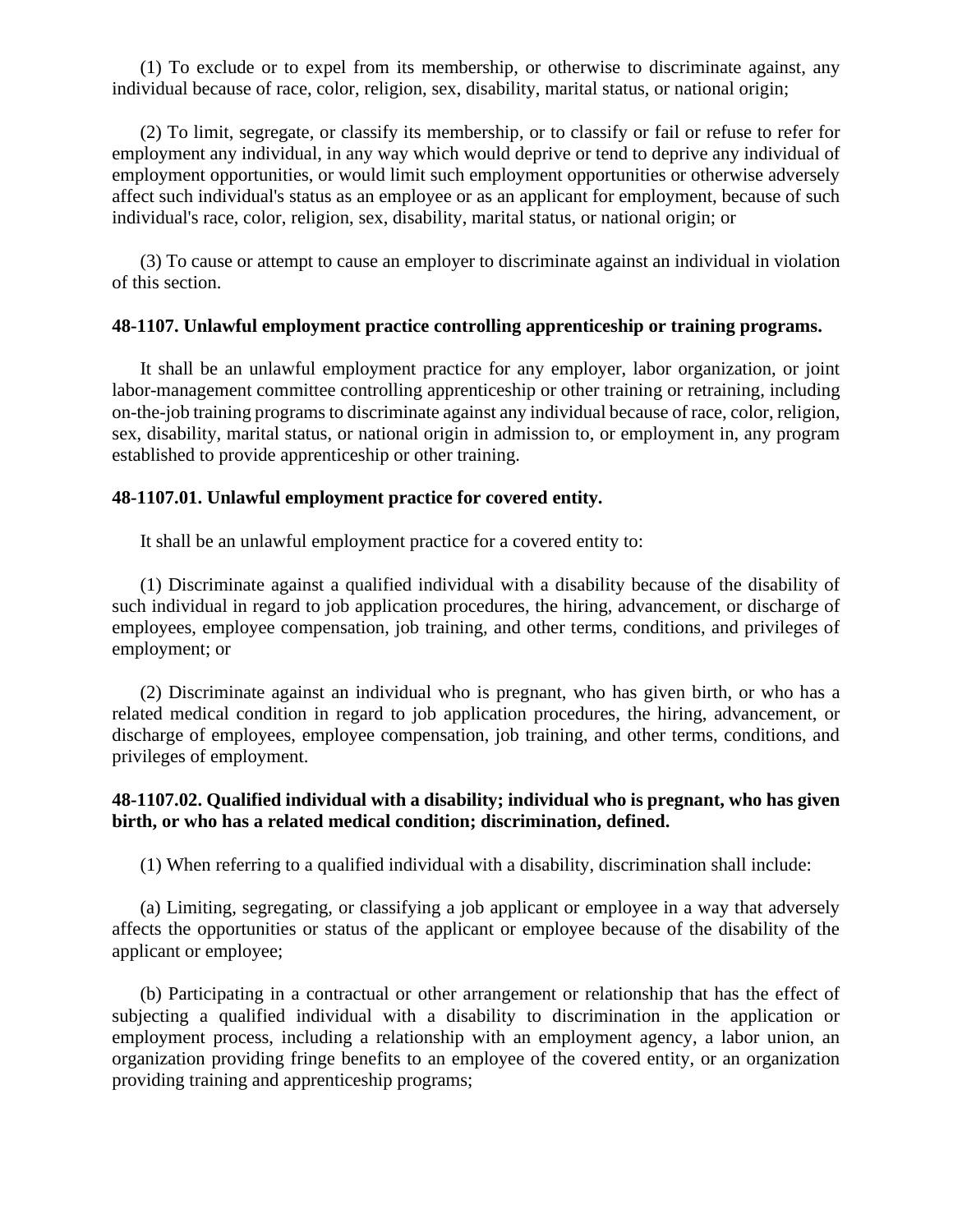(c) Utilizing standards, criteria, or methods of administration (i) that have the effect of discrimination on the basis of disability or (ii) that perpetuate the discrimination against others who are subject to common administrative control;

(d) Excluding or otherwise denying equal jobs or benefits to a qualified individual with a disability because of the known disability of an individual with whom the qualified individual with a disability is known to have a relationship or association;

(e) Not making reasonable accommodations to the known physical or mental limitations of an otherwise qualified individual with a disability who is an applicant or employee unless such covered entity can demonstrate that the accommodation would impose an undue hardship on the operation of the business of the covered entity;

(f) Denying employment opportunities to a job applicant or employee who is otherwise a qualified individual with a disability if the denial is based upon the need of such covered entity to make reasonable accommodation to the physical or mental impairments of the employee or applicant;

(g) Using qualification standards, employment tests, or other selection criteria that screen out or tend to screen out an individual with a disability or a class of individuals with disabilities unless the standard, test, or other selection criteria, as used by the covered entity, is shown to be jobrelated for the position in question and is consistent with business necessity;

(h) Failing to select and administer tests concerning employment in the most effective manner to ensure that, when the test is administered to a job applicant or employee who has a disability that impairs sensory, manual, or speaking skills, the test results accurately reflect the skills, aptitude, or whatever other factor of the applicant or employee that the test purports to measure rather than reflecting the impaired sensory, manual, or speaking skills of the employee or applicant except when such skills are the factors that the test purports to measure;

(i) Conducting a medical examination or making inquiries of a job applicant as to whether the applicant is an individual with a disability or as to the nature or severity of the disability, except that:

(i) A covered entity may make preemployment inquiries into the ability of an applicant to perform job-related functions;

(ii) A test to determine the illegal use of drugs shall not be considered a medical examination; and

(iii) A covered entity may require a medical examination after an offer of employment has been made to a job applicant and prior to the commencement of the employment duties of the applicant and may condition an offer of employment on the results of the examination if:

(A) All entering employees are subjected to such an examination regardless of disability;

(B) Information obtained regarding the medical condition or history of the applicant is collected and maintained on separate forms and in separate medical files and is treated as a confidential medical record, except that (I) supervisors and managers may be informed regarding necessary restrictions on the work or duties of the employee and necessary accommodations, (II) first-aid and safety personnel may be informed, when appropriate, if the disability might require emergency treatment, (III) government officials investigating compliance with the Nebraska Fair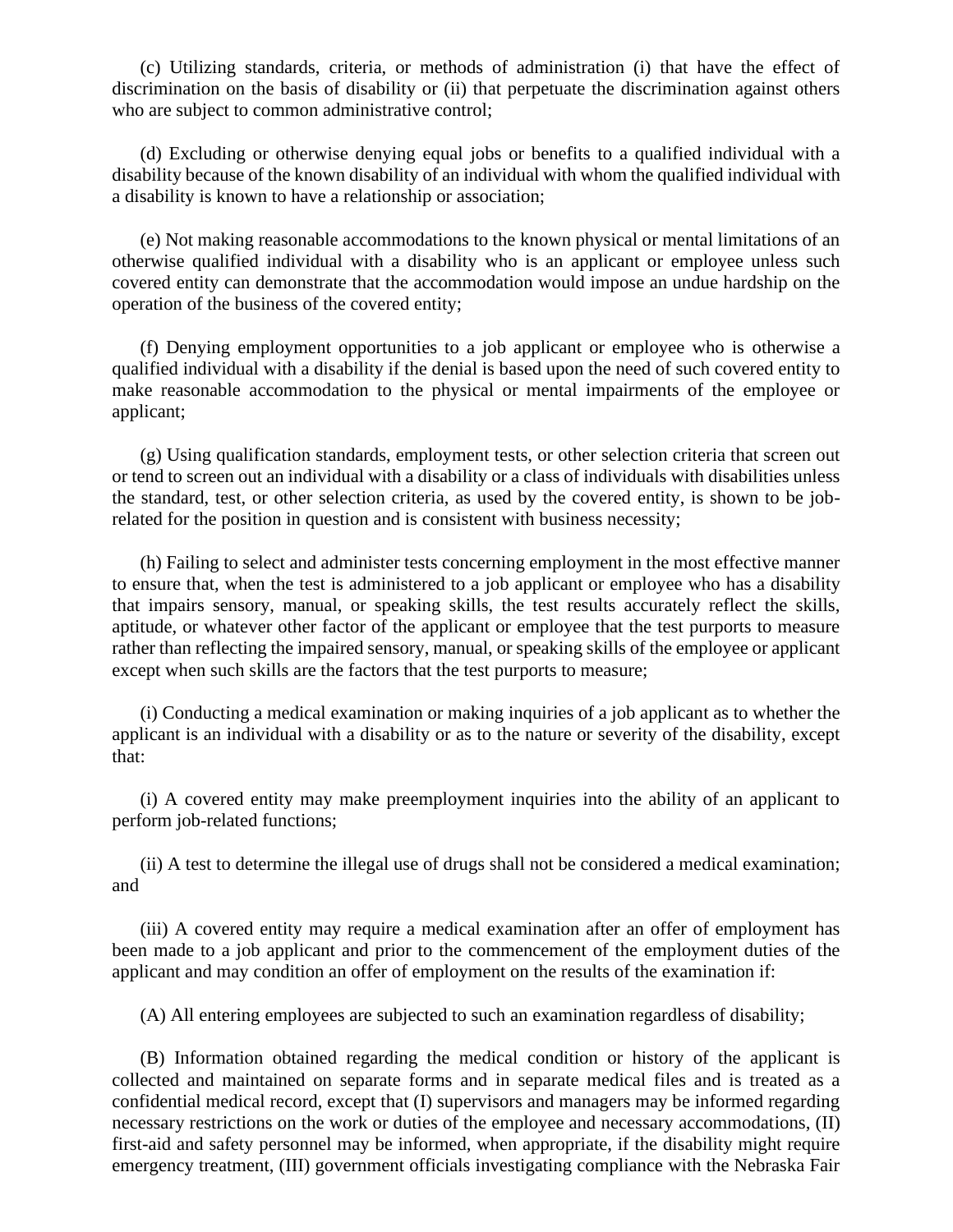Employment Practice Act shall be provided relevant information on request, and (IV) information shall be made available in accordance with the Nebraska Workers' Compensation Act; and

(C) The results of the examination are used only in a manner not inconsistent with the Nebraska Fair Employment Practice Act; and

(j) Requiring a medical examination or making inquiries of an employee as to whether the employee is an individual with a disability or as to the nature or severity of the disability, unless the examination or inquiry is shown to be job-related and consistent with business necessity. A test to determine the illegal use of drugs shall not be considered a medical examination. A covered entity may conduct voluntary medical examinations, including voluntary medical histories, which are part of an employee health program available to employees at the worksite and may make inquiries into the ability of an employee to perform job-related functions if the information obtained regarding the medical condition or history of the employee is subject to the requirements in subdivisions  $(1)(i)(iii)(B)$  and  $(C)$  of this section.

(2) When referring to an individual who is pregnant, who has given birth, or who has a related medical condition, discrimination shall include:

(a) Limiting, segregating, or classifying a job applicant or employee in a way that adversely affects the opportunities or status of the applicant or employee because of the pregnancy, childbirth, or related medical conditions of the applicant or employee;

(b) Participating in a contractual or other arrangement or relationship that has the effect of subjecting an individual who is pregnant, who has given birth, or who has a related medical condition to discrimination in the application or employment process, including a relationship with an employment agency, a labor union, an organization providing fringe benefits to an employee of the covered entity, or an organization providing training and apprenticeship programs;

(c) Utilizing standards, criteria, or methods of administration (i) that have the effect of discrimination on the basis of pregnancy, childbirth, or related medical conditions or (ii) that perpetuate the discrimination against others who are subject to common administrative control;

(d) Not making reasonable accommodations to the known physical limitations of an individual who is pregnant, who has given birth, or who has a related medical condition and who is an applicant or employee unless such covered entity can demonstrate that the accommodation would impose an undue hardship on the operation of the business of the covered entity;

(e) Denying employment opportunities to a job applicant or employee who is pregnant, who has given birth, or who has a related medical condition if the denial is based upon the need of such covered entity to make reasonable accommodation to the physical limitations due to the pregnancy, childbirth, or related medical conditions of the employee or applicant;

(f) Using qualification standards, employment tests, or other selection criteria that screen out or tend to screen out an individual or a class of individuals who are pregnant, who have given birth, or who have a related medical condition unless the standard, test, or other selection criteria, as used by the covered entity, is shown to be job-related for the position in question and is consistent with business necessity;

(g) Conducting a medical examination or making inquiries of a job applicant as to whether the applicant is pregnant, has given birth, or has a related medical condition, except that: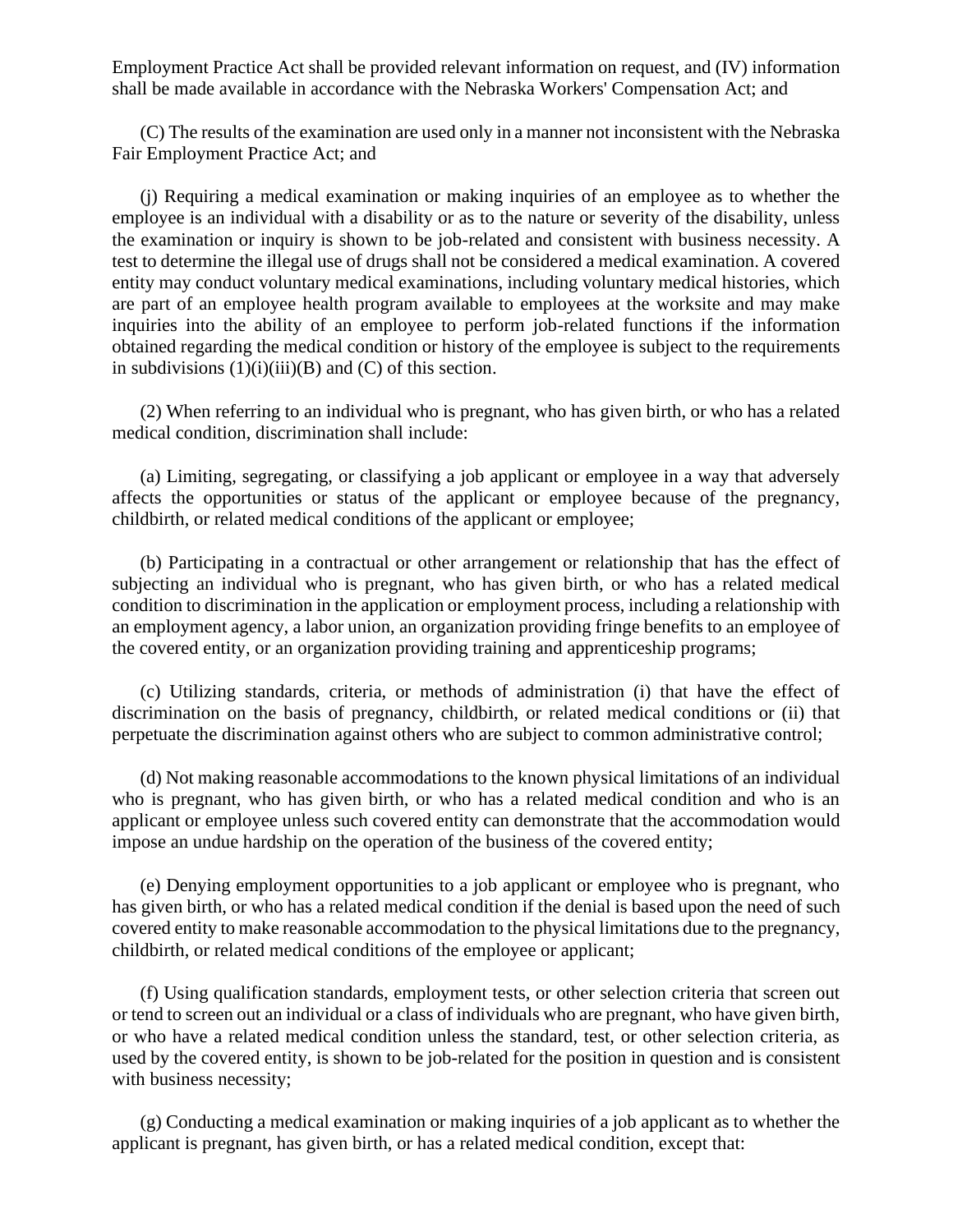(i) A covered entity may make preemployment inquiries into the ability of an applicant to perform job-related functions;

(ii) A test to determine the illegal use of drugs shall not be considered a medical examination; and

(iii) A covered entity may require a medical examination after an offer of employment has been made to a job applicant and prior to the commencement of the employment duties of the applicant and may condition an offer of employment on the results of the examination if:

(A) All entering employees are subjected to such an examination;

(B) Information obtained regarding the medical condition or history of the applicant is collected and maintained on separate forms and in separate medical files and is treated as a confidential medical record, except that (I) supervisors and managers may be informed regarding necessary restrictions on the work or duties of the employee and necessary accommodations, (II) first-aid and safety personnel may be informed, when appropriate, if the pregnancy, childbirth, or related medical conditions might require emergency treatment, (III) government officials investigating compliance with the Nebraska Fair Employment Practice Act shall be provided relevant information on request, and (IV) information shall be made available in accordance with the Nebraska Workers' Compensation Act; and

(C) The results of the examination are used only in a manner not inconsistent with the Nebraska Fair Employment Practice Act;

(h) Requiring a medical examination or making inquiries of an employee as to whether the employee is pregnant, has given birth, or has a related medical condition unless the examination or inquiry is shown to be job-related and consistent with business necessity. A test to determine the illegal use of drugs shall not be considered a medical examination. A covered entity may conduct voluntary medical examinations, including voluntary medical histories, which are part of an employee health program available to employees at the worksite and may make inquiries into the ability of an employee to perform job-related functions if the information obtained regarding the medical condition or history of the employee is subject to the requirements in subdivisions  $(2)(g)(iii)(B)$  and  $(C)$  of this section;

(i) Requiring an employee to take leave under any leave law or policy of the covered entity if another reasonable accommodation can be provided to the known limitations related to the pregnancy, childbirth, or related medical conditions of the employee; and

(j) Taking adverse action against an employee in the terms, conditions, or privileges of employment for requesting or using a reasonable accommodation to the known limitations related to the pregnancy, childbirth, or related medical conditions of the employee.

## **48-1108. Lawful employment practices.**

Notwithstanding any other provision of the Nebraska Fair Employment Practice Act:

(1) It shall not be an unlawful employment practice for an employer to hire and employ employees, for an employment agency to classify or refer for employment any individual, for a labor organization to classify its membership or to classify or refer for employment any individual, or for an employer, labor organization, or joint labor-management committee controlling apprenticeship or other training or retraining programs to admit or employ any individual in any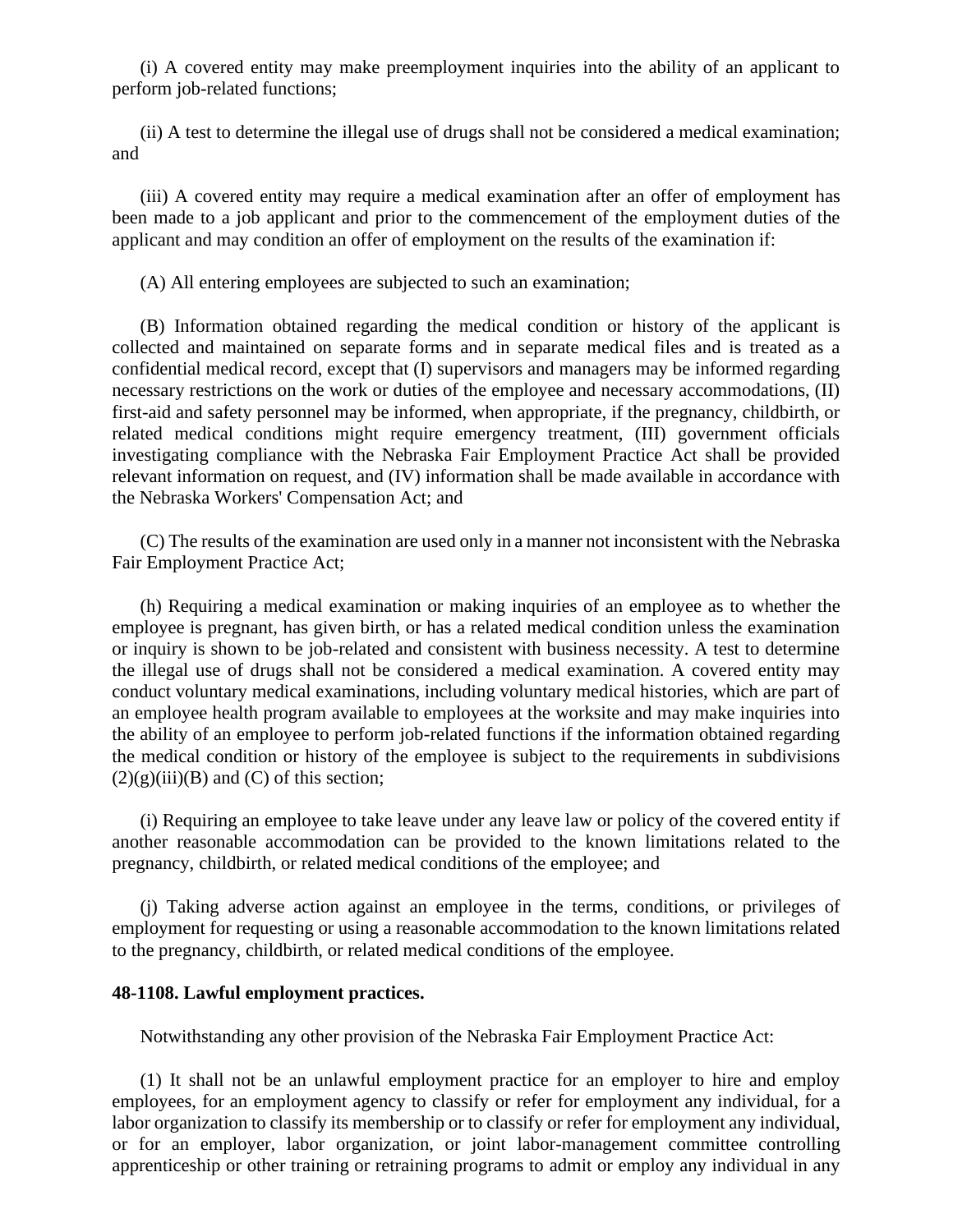such program on the basis of religion, sex, disability, marital status, or national origin in those certain instances when religion, sex, disability, marital status, or national origin is a bona fide occupational qualification reasonably necessary to the normal operation of that particular business or enterprise; and

(2) It shall not be an unlawful employment practice for a school, college, university, or other educational institution or institution of learning to hire and employ employees of a particular religion if such school, college, university, or other educational institution or institution of learning is, in whole or in substantial part, owned, supported, controlled, or managed by a particular religion or by a particular religious corporation, association, or society or if the curriculum of such school, college, university, or other educational institution of learning is directed toward the propagation of a particular religion.

(3) It shall not be an unlawful employment practice for an employer to enact any bona fide health and safety standard that regulates characteristics associated with race if the employer demonstrates that:

(a) Without the implementation of such standard, it is reasonably certain that the health and safety of the applicant, employee, or other materially connected person will be impaired;

(b) The standard is adopted for nondiscriminatory reasons;

(c) The standard is applied equally; and

(d) The employer has engaged in good faith efforts to reasonably accommodate the applicant or employee; and

(4) It shall not be an unlawful employment practice for the Nebraska State Patrol, a county sheriff, a city or village police department, or any other law enforcement agency in this state or the Nebraska National Guard to impose its own dress and grooming standards.

## **48-1108.01. Lawful employment practices for covered entity.**

It shall not be an unlawful employment practice for a covered entity to:

(1) Prohibit the illegal use of drugs and the use of alcohol at the workplace by all employees;

(2) Require that employees not be under the influence of alcohol or be engaging in the illegal use of drugs at the workplace;

(3) Require employees to comply with any federal regulations concerning the use of alcohol or the illegal use of drugs which are applicable to the position of the employee or to the industry involved; or

(4) Hold an employee who engages in the illegal use of drugs or who is an alcoholic to the same qualification standards for employment or job performance and behavior that such entity holds other employees even if any unsatisfactory performance or behavior is related to the drug use or alcoholism of such employee.

## **48-1109. Repealed.**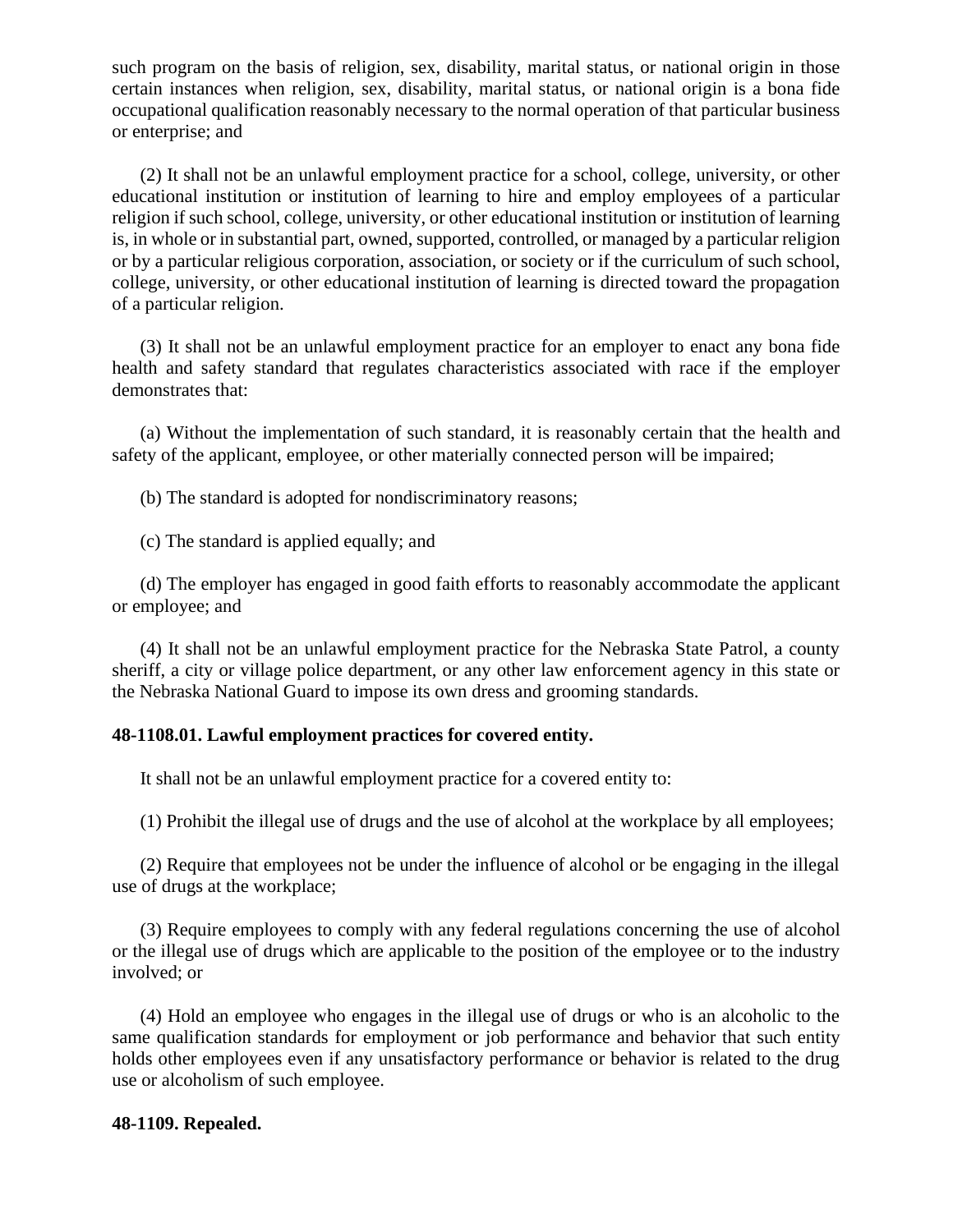## **48-1110. National security employment; exception.**

Notwithstanding any other provision of the Nebraska Fair Employment Practice Act, it shall not be an unlawful employment practice for an employer to fail or refuse to hire and employ any individual for any position, for an employer to discharge any individual from any position, for an employment agency to fail or refuse to refer any individual for employment in any position, or for a labor organization to fail or refuse to refer any individual for employment in any position, if:

(1) The occupancy of such position, or access to the premises in or upon which any part of the duties of such position is performed or is to be performed, is subject to any requirement imposed in the interest of the national security of the United States under any security program in effect pursuant to or administered under any statute of the United States or any Executive Order of the President; and

(2) Such individual has not fulfilled or has ceased to fulfill that requirement.

## **48-1111. Different standards of compensation, conditions, or privileges of employment; lawful employment practices; effect of pregnancy and related medical conditions.**

(1) Except as otherwise provided in the Nebraska Fair Employment Practice Act, it shall not be an unlawful employment practice for an employer to apply different standards of compensation, or different terms, conditions, or privileges of employment pursuant to a bona fide seniority or merit system or a system which measures earnings by quantity or quality of production or to employees who work in different locations, if such differences are not the result of an intention to discriminate because of race, color, religion, sex, disability, marital status, or national origin, nor shall it be an unlawful employment practice for an employer to give and to act upon the results of any professionally developed ability test if such test, its administration, or action upon the results is not designed, intended, or used to discriminate because of race, color, religion, sex, disability, marital status, or national origin.

It shall not be an unlawful employment practice for a covered entity to deny privileges of employment to an individual with a disability when the qualification standards, tests, or selection criteria that screen out or tend to screen out or otherwise deny a job or benefit to an individual with a disability:

(a) Have been shown to be job-related and consistent with business necessity and such performance cannot be accomplished by reasonable accommodation, as required by the Nebraska Fair Employment Practice Act and the federal Americans with Disabilities Act of 1990; or

(b) Include a requirement that an individual shall not pose a direct threat, involving a significant risk to the health or safety of other individuals in the workplace, that cannot be eliminated by reasonable accommodation.

It shall not be an unlawful employment practice to refuse employment based on a policy of not employing both husband and wife if such policy is equally applied to both sexes.

(2) Except as otherwise provided in the Nebraska Fair Employment Practice Act, women affected by pregnancy, childbirth, or related medical conditions shall be treated the same for all employment-related purposes, including receipt of employee benefits, as other persons not so affected but similar in their ability or inability to work, and nothing in this section shall be interpreted to provide otherwise.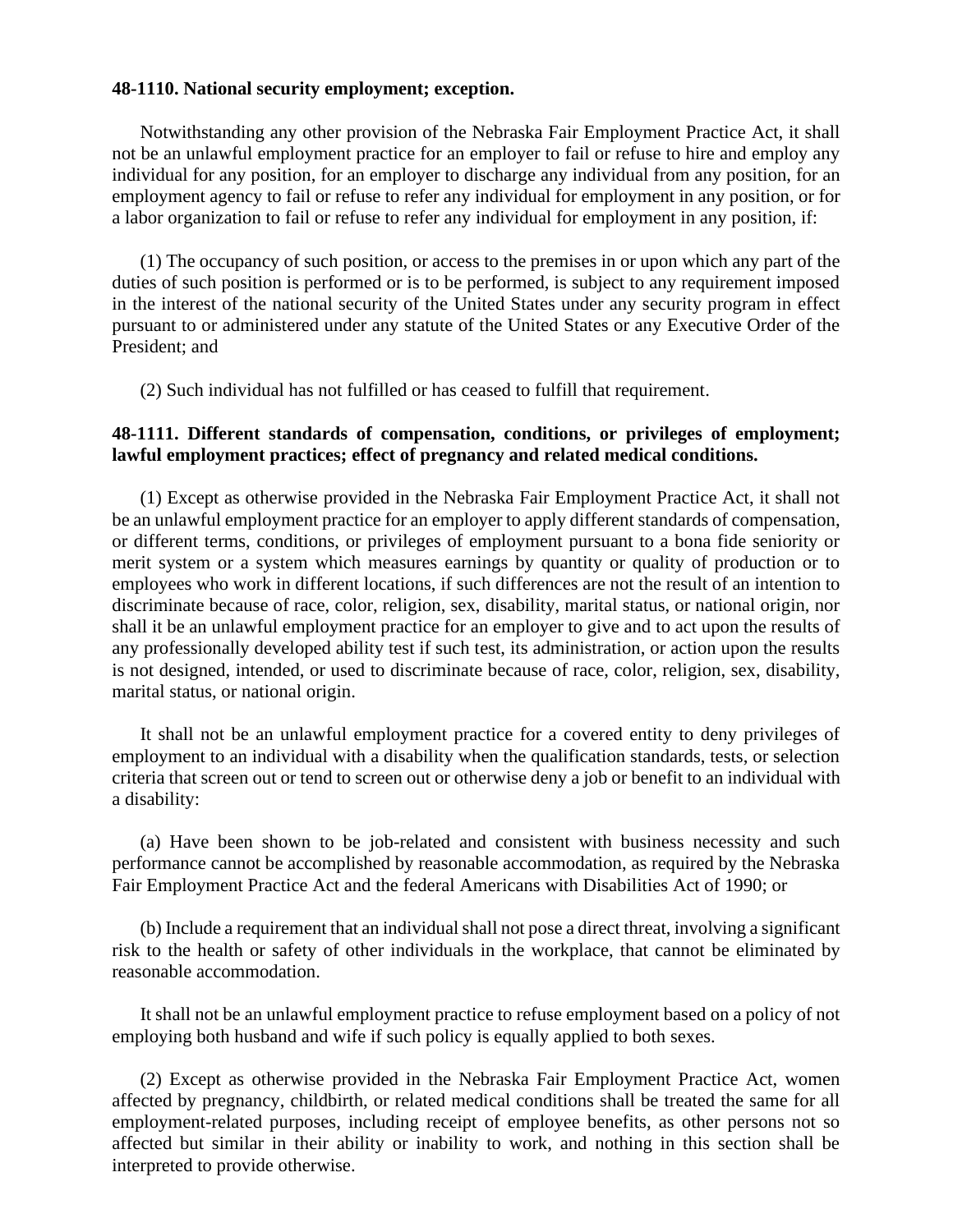This section shall not require an employer to provide employee benefits for abortion except when medical complications have arisen from an abortion.

Nothing in this section shall preclude an employer from providing employee benefits for abortion under fringe benefit programs or otherwise affect bargaining agreements in regard to abortion.

#### **48-1112. Indians; preferential treatment.**

Nothing in the Nebraska Fair Employment Practice Act shall apply to any business or enterprise on or near an Indian reservation with respect to any publicly announced employment practice of such business or enterprise under which a preferential treatment is given to any individual because he or she is an Indian living on or near a reservation.

## **48-1113. Preferential treatment; when not required.**

Nothing in the Nebraska Fair Employment Practice Act shall be interpreted to require any employer, employment agency, labor organization, or joint labor-management committee subject to the act to grant preferential treatment to any individual or to any group because of the race, color, religion, sex, disability, marital status, or national origin of such individual or group on account of an imbalance which may exist with respect to the total number or percentage of persons of any race, color, religion, sex, disability, marital status, or national origin employed by any employer, referred or classified for employment by any employment agency or labor organization, admitted to membership or classified by any labor organization, or admitted to, or employed in, any apprenticeship or other training program, in comparison with the total number or percentage of persons of such race, color, religion, sex, disability, marital status, or national origin in any community, section, or other area, or in the available work force in any community, section, or other area.

## **48-1114. Opposition to unlawful practice; participation in investigation; discrimination prohibited.**

(1) It shall be an unlawful employment practice for an employer to discriminate against any of his or her employees or applicants for employment, for an employment agency to discriminate against any individual, or for a labor organization to discriminate against any member thereof or applicant for membership, because he or she (a) has opposed any practice made an unlawful employment practice by the Nebraska Fair Employment Practice Act, (b) has made a charge, testified, assisted, or participated in any manner in an investigation, proceeding, or hearing under the act, or (c) has opposed any practice or refused to carry out any action unlawful under federal law or the laws of this state, or (d) has inquired about, discussed, or disclosed information regarding employee wages, benefits, or other compensation. This subdivision (d) shall not apply to instances in which an employee who has authorized access to the information regarding wages, benefits, or other compensation of other employees as part of such employee's job functions discloses such information to a person who does not otherwise have authorized access to such information, unless such disclosure is in response to a charge or complaint or in furtherance of an investigation, proceeding, hearing, or other action, including an investigation conducted by the employer.

(2) Nothing in this subsection or subdivision (1)(d) of this section shall be contrary to applicable state or federal law or: (a) Create an obligation for any employer or employee to disclose information regarding employee wages, benefits, or other compensation; (b) Permit an employee, without the written consent of the employer, to disclose proprietary information, trade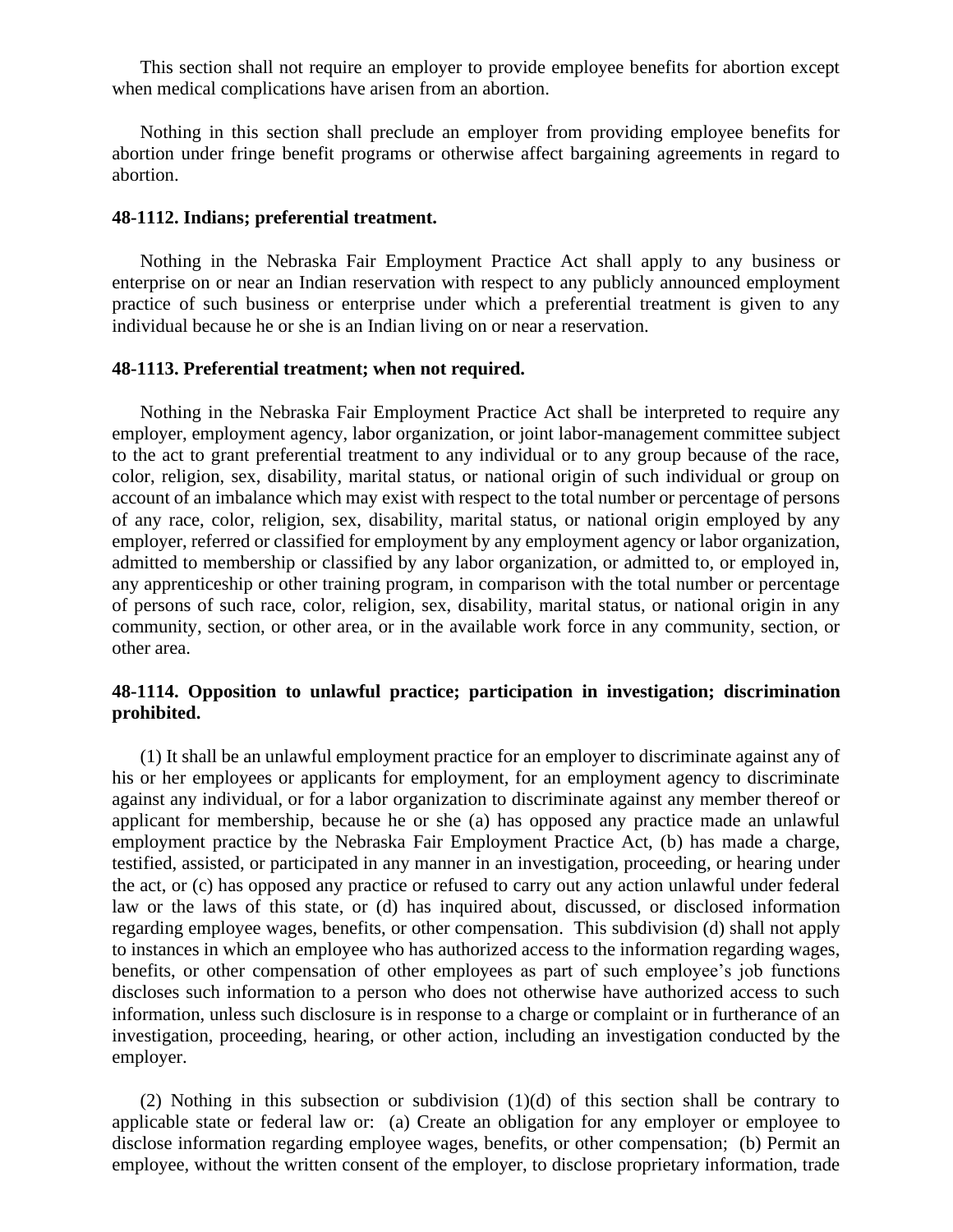secret information, or information that is otherwise subject to a legal privilege or protected by law. For purposes of this subdivision, proprietary information does not include information regarding employee wages, benefits, or other compensation; (c) Permit an employee to disclose information regarding wages, benefits or other compensation of other employees to a competitor of the employer; (d) Apply to employers which are exempt from the Nebraska Fair Employment Practice Act under section 48-1102; (e) Permit an employee to discuss information regarding employee wages, benefits, or other compensation during work hours, as defined in existing workplace policies, or in violation of specific contractual obligations; or (f) Permit an employee to disseminate information regarding employee wages, benefits, or other compensation to the general public. For purposes of this subdivision, general public does not include public officials, judicial officers, legislators, trade associations, or other reasonable third parties for the employee's mutual aid or protection.

(3) The changes made to this section by Laws 2019, LB217, shall not be construed so as to impair or affect the obligation of any lawful contract in existence prior to September 1, 2019.

# **48-1115. Notice of employment; preference or discrimination; race, color, religion, sex, disability, marital status, national origin; unlawful; exception.**

It shall be an unlawful employment practice for an employer, labor organization, or employment agency to print or publish or cause to be printed or published any notice or advertisement relating to employment by such an employer or membership in or any classification or referral for employment by such a labor organization, or relating to any classification or referral for employment by such an employment agency, indicating any preference, limitation, specification, or discrimination based on race, color, religion, sex, disability, marital status, or national origin, except that such a notice or advertisement may indicate a preference, limitation, specification or discrimination based on religion, sex, disability, marital status, or national origin when religion, sex, disability, marital status, or national origin is a bona fide occupational qualification for employment.

# **48-1116. Equal Opportunity Commission; members; appointment; term; quorum; compensation; executive director; representation.**

There is hereby established an Equal Opportunity Commission to consist of seven members to be appointed by the Governor. Terms of members shall be three years. As the terms of the members expire, the Governor shall appoint or reappoint the members of the commission for terms of three years to succeed the members whose terms expire. The commission shall elect one member to serve as chairperson of the commission.

Four members of the commission shall constitute a quorum for the purpose of conducting the business thereof. Any action of the commission shall require at least four votes. A vacancy in the commission shall not impair the right of the remaining members to exercise all the powers of the commission.

Members of the commission shall receive fifty dollars per day for their services and shall be reimbursed for expenses incurred in the performance of their duties as provided in sections 81- 1174 to 81-1177. Reimbursement shall be for not more than two regular meetings per month and not more than three training sessions for any one fiscal year. Any member of the commission may be removed by the Governor for inefficiency, neglect of duty, misconduct, or malfeasance in office after being given a written statement of the charges and an opportunity to be heard thereon.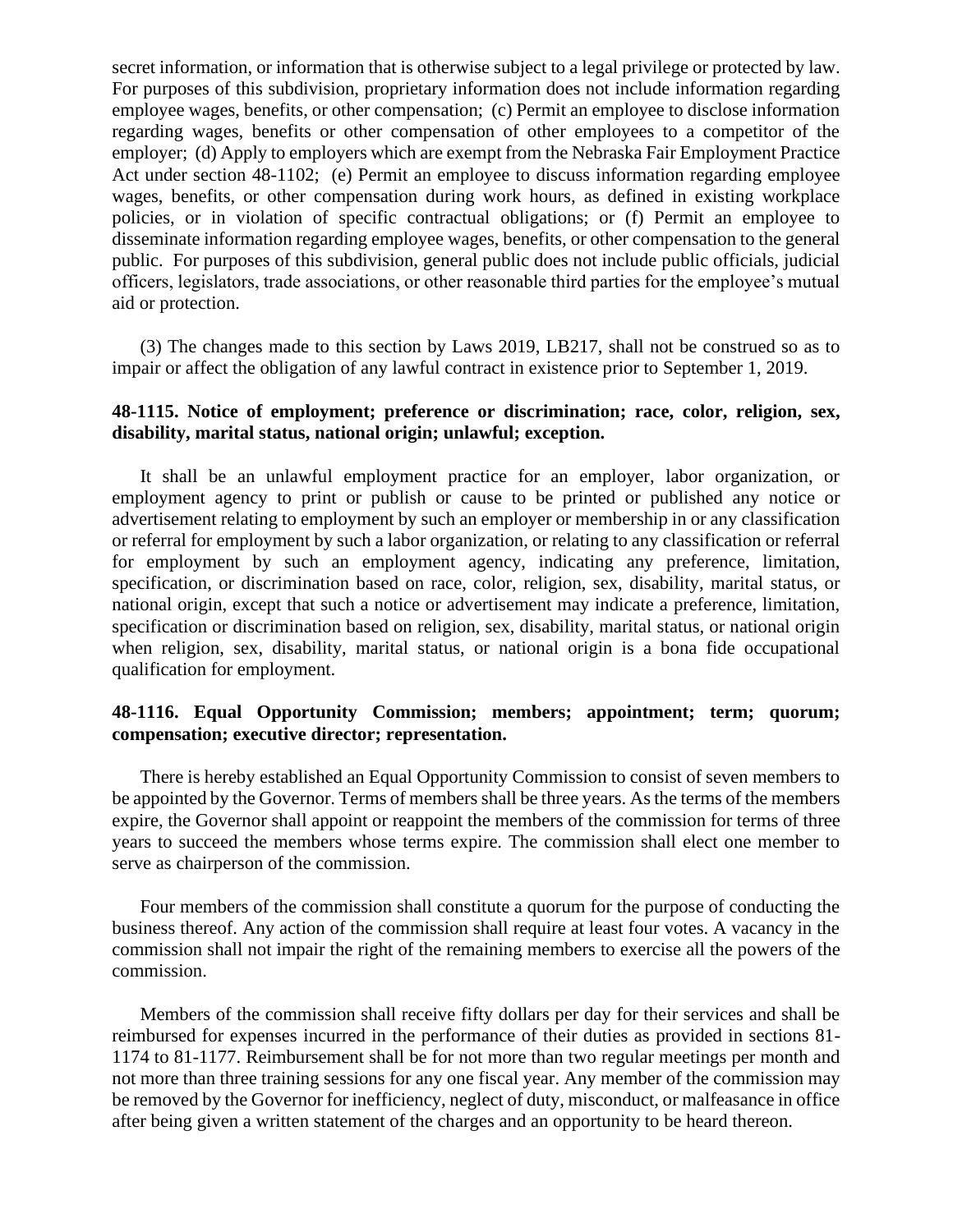The commission shall establish and maintain its principal office in the city of Lincoln and such other offices within the state as it may deem necessary. The commission may meet and function at any place within the state. The commission shall appoint an executive director who shall be directly responsible to the commission. The executive director may appoint such assistants, clerks, agents, and other employees as such executive director may deem necessary, fix their compensation within the limitations provided by law, and prescribe duties of such employees. The executive director may appoint additional staff as the commission deems necessary.

The Attorney General shall represent and appear for the commission in all actions and proceedings involving any question under the Nebraska Fair Employment Practice Act, the Nebraska Fair Housing Act, or section 20-123, 20-124, or 20-132 and shall aid in any investigation or hearing had under either act or any of such sections. The commission shall have an official seal which shall be judicially noticed.

## **48-1117. Commission; powers; duties; enumerated.**

The commission shall have the following powers and duties:

(1) To receive, investigate, and pass upon charges of unlawful employment practices anywhere in the state;

(2) To hold hearings, subpoena witnesses, compel their attendance, administer oaths, and take the testimony of any person under oath and, in connection therewith, to require the production for examination of any books and papers relevant to any allegation of unlawful employment practice pending before the commission. The commission may make rules as to the issuance of subpoenas, subject to the approval by a constitutional majority of the elected members of the Legislature;

(3) To cooperate with the federal government and with local agencies to effectuate the purposes of the Nebraska Fair Employment Practice Act, including the sharing of information possessed by the commission on a case that has also been filed with the federal government or local agencies if both the employer and complainant have been notified of the filing;

(4) To attempt to eliminate unfair employment practices by means of conference, mediation, conciliation, arbitration, and persuasion;

(5) To require that every employer, employment agency, and labor organization subject to the act shall (a) make and keep such records relevant to the determinations of whether unlawful employment practices have been or are being committed, (b) preserve such records for such periods, and (c) make such reports therefrom, as the commission shall prescribe by regulation or order, after public hearing, as reasonable, necessary, or appropriate for the enforcement of the act or the regulations or orders thereunder. The commission shall, by regulation, require each employer, labor organization, and joint labor-management committee subject to the act which controls an apprenticeship or other training program to maintain such records as are reasonably necessary to carry out the purposes of the act, including, but not limited to, a list of applicants who wish to participate in such program, including the chronological order in which such applications were received, and to furnish to the commission, upon request, a detailed description of the manner in which persons are selected to participate in the apprenticeship or other training program. Any employer, employment agency, labor organization, or joint labor-management committee which believes that the application to it of any regulation or order issued under this section would result in undue hardship may either apply to the commission for an exemption from the application of such regulation or order or bring a civil action in the district court for the district where such records are kept. If the commission or the court, as the case may be, finds that the application of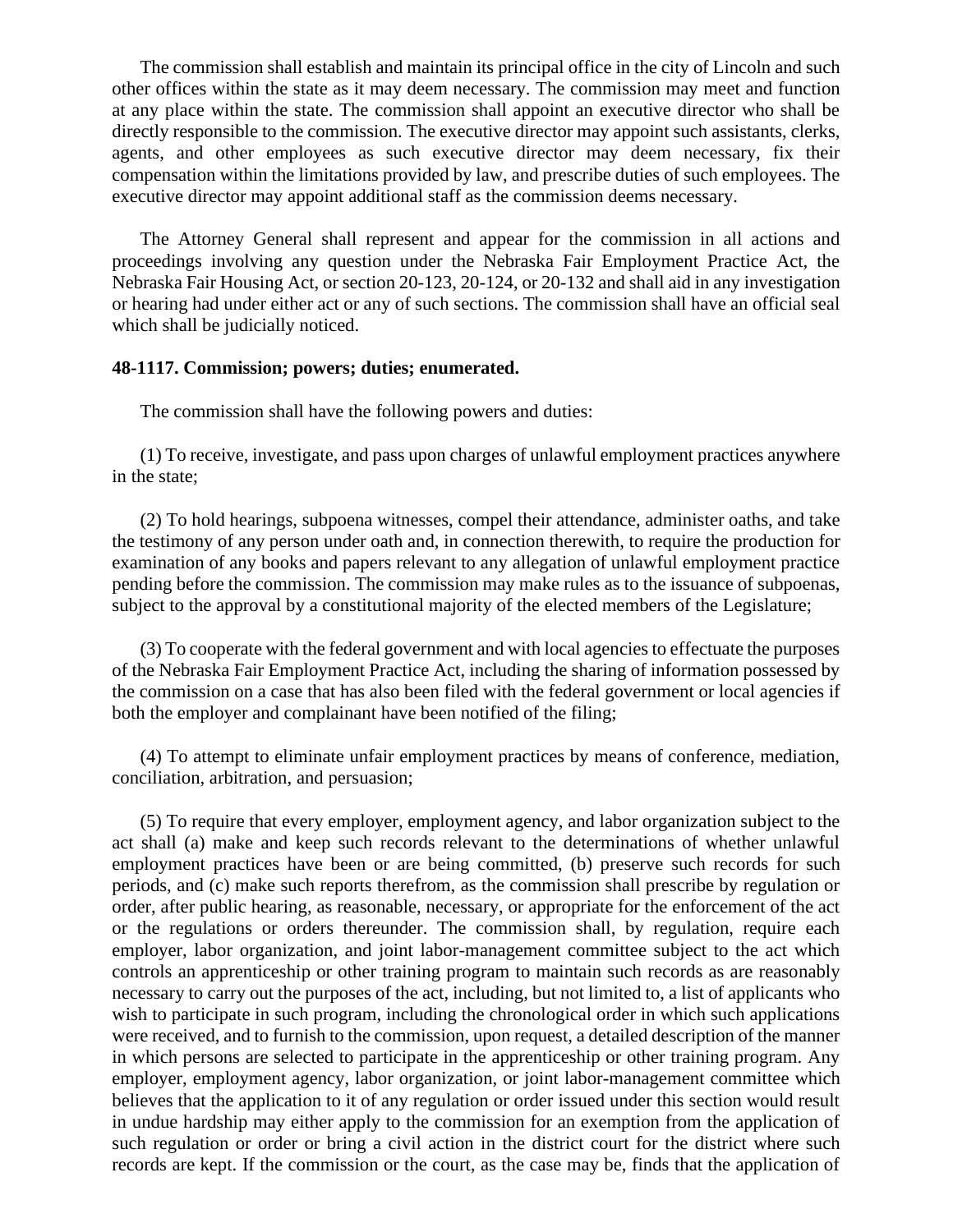the regulation or order to the employer, employment agency, or labor organization in question would impose an undue hardship, the commission or the court, as the case may be, may grant appropriate relief;

(6) To report, not less than once every two years, to the Clerk of the Legislature and the Governor, on the hearings it has conducted and the decisions it has rendered, the other work performed by it to carry out the purposes of the act, and to make recommendations for such further legislation concerning abuses and discrimination because of race, color, religion, sex, disability, marital status, or national origin, as may be desirable. The report shall also include the number of complaints filed under the act alleging a violation of subdivision (2) of section 48-1107.01 and the resolution of such complaints. The report submitted to the Clerk of the Legislature shall be submitted electronically. Each member of the Legislature shall receive an electronic copy of the report required by this subdivision by making a request for it to the chairperson of the commission; and

(7) To adopt and promulgate rules and regulations necessary to carry out the duties prescribed in the act.

# **48-1118. Unlawful practice; charge; time for filing; prescreening procedure and determination; investigation; confidential informal actions; procedure; violation; penalty; interrogatories.**

(1) Whenever it is charged in writing under oath or affirmation by or on behalf of a person or persons claiming to be aggrieved and such charge sets forth the facts upon which it is based that an employer, employment agency, or labor organization has engaged in an unlawful employment practice, the commission staff shall furnish such employer, employment agency, or labor organization with a copy of such charge within ten days, including a statement of the date, place, and circumstances of the alleged unlawful employment practice. Prior to initiating any investigation, the commission staff shall screen a charge pursuant to an established, clearly defined prescreening procedure to determine subject matter jurisdiction to handle such charge. Any charge without sufficient subject matter jurisdiction shall not be investigated and notice of such prescreening determination shall be promptly conveyed by the executive director to the person claiming to be aggrieved. When a charge is determined to be within the subject matter jurisdiction of the commission, the commission staff shall make an investigation of such charge, but such charge shall not be made public by the commission. If the executive director determines after such investigation that there is not reasonable cause to believe that the charge is true, the executive director shall dismiss the charge and promptly notify the person claiming to be aggrieved and the respondent of his or her action. If the executive director determines after such investigation that there is reasonable cause to believe that the charge is true, the commission shall endeavor to eliminate any such alleged unlawful employment practice and settle any claim by informal methods of conference, conciliation, persuasion, mediation, or arbitration. The settlement efforts shall be scheduled and completed within thirty days of the probable cause finding. Nothing said or done during and as a part of such endeavors may be made public by the commission without the written consent of the parties or used as evidence in a subsequent proceeding. Any officer or employee of the commission who makes public in any manner whatever any information in violation of this subsection shall be guilty of a Class III misdemeanor except as provided in subdivision (3) of section 48-1117.

(2) A written charge of violation of the Nebraska Fair Employment Practice Act shall be filed within three hundred days after the occurrence of the alleged unlawful employment practice and notice of the charge, including a statement of the date, place, and circumstances of the alleged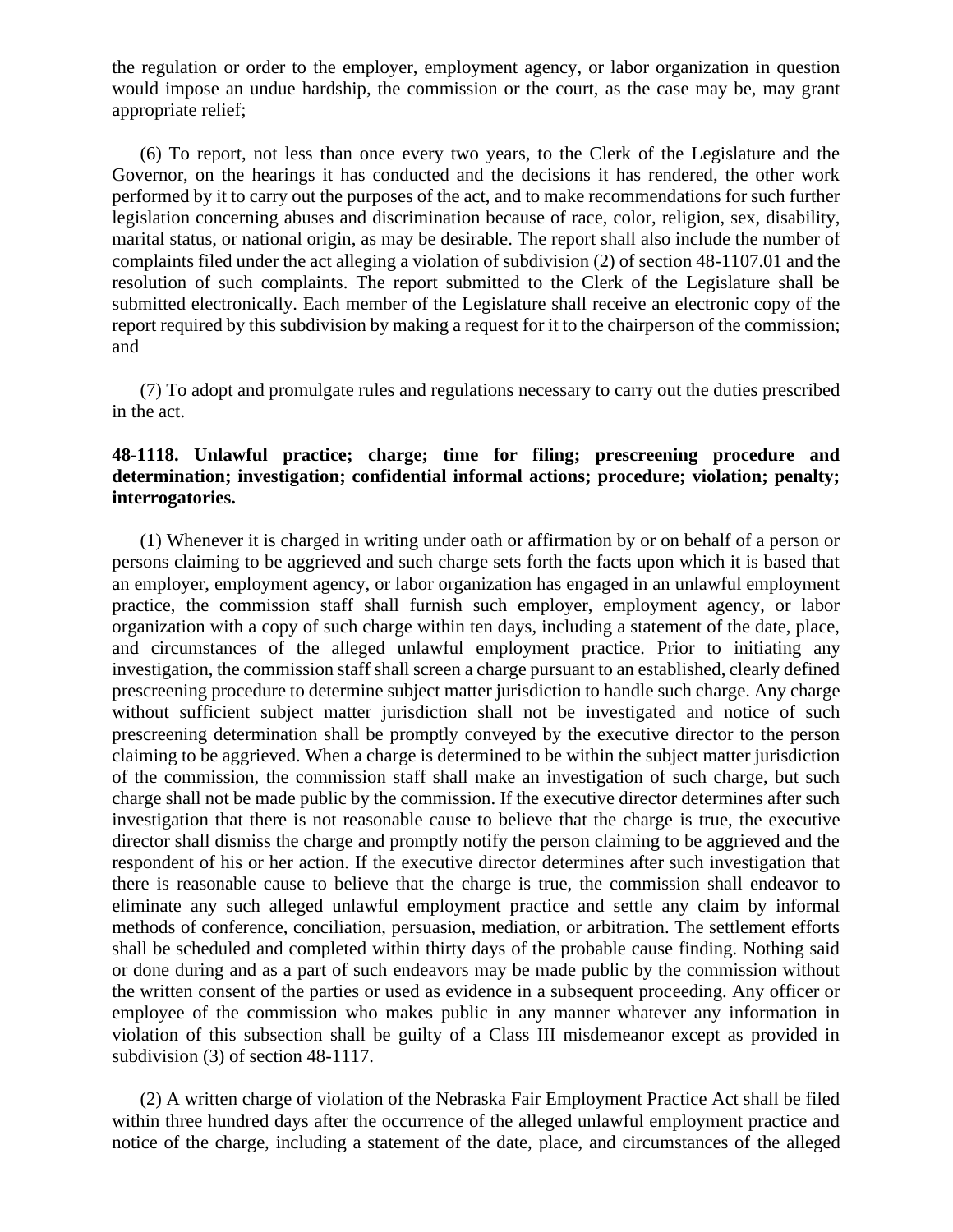unlawful employment practice, shall be served upon the person against whom such charge is made within ten days thereafter.

(3) A respondent shall be required to file with the commission a written response to the written charge of violation within thirty days after service upon the respondent. Failure to file a written response within thirty days, except for good cause shown, shall result in a mandatory reasonable cause finding against the respondent by the executive director. Failure by any complainant to cooperate with the commission, its investigators, or staff, except for good cause shown, shall result in dismissal of the complaint by the executive director.

(4) In connection with any investigation of a charge filed under this section, the commission or its authorized agents may, at any time after a charge is filed, issue or cause to be served interrogatories and shall have at all reasonable times access to, for the purposes of examination, and the right to copy any evidence or records of any person being investigated or proceeded against that relate to unlawful employment practices covered by the act and are relevant to the charge under investigation. The commission may seek preparation of and judicial enforcement of any legal process or interrogatories through the office of the Attorney General.

# **48-1119. Unlawful practice; complaint; notice; hearing; witnesses; evidence; findings; civil action authorized; order.**

(1) In case of failure to eliminate any unlawful employment practice by informal methods of conference, conciliation, persuasion, mediation, or arbitration, the commission may order a public hearing. If such hearing is ordered, the commission shall cause to be issued and served a written notice, together with a copy of the complaint, requiring the person, employer, labor organization, or employment agency named in the complaint, hereinafter referred to as respondent, to answer such charges at a hearing before the commission at a time and place which shall be specified in such notice. Such hearing shall be within the county where the alleged unlawful employment practice occurred. The complainant shall be a party to the proceeding, and in the discretion of the commission any other person whose testimony has a bearing on the matter may be allowed to intervene therein. Both the complainant and the respondent, in addition to the commission, may introduce witnesses at the hearing. The respondent may file a verified answer to the allegations of the complaint and may appear at such hearing in person and with or without counsel. Testimony or other evidence may be introduced by either party. All evidence shall be under oath and a record thereof shall be made and preserved. Such proceedings shall, so far as practicable, be conducted in accordance with the rules of evidence applicable in the district courts of the State of Nebraska, and shall be of public record.

(2) No person shall be excused from testifying or from producing any book, document, paper, or account in any investigation, or inquiry by, or hearing before the commission when ordered to do so, upon the ground that the testimony or evidence, book, document, paper, or account required of such person may tend to incriminate such person in or subject such person to penalty or forfeiture; but no person shall be prosecuted, punished, or subjected to any forfeiture or penalty for or on account of any act, transaction, matter, or thing concerning which such person shall have been compelled under oath to testify or produce documentary evidence, except that no person so testifying shall be exempt from prosecution or punishment for any perjury committed by such person in his or her testimony. Such immunity shall extend only to a natural person who, in obedience to a subpoena, gives testimony under oath or produces evidence, documentary or otherwise, under oath. Nothing in this subsection shall be construed as precluding any person from claiming any right or privilege available to such person under the fifth amendment to the Constitution of the United States.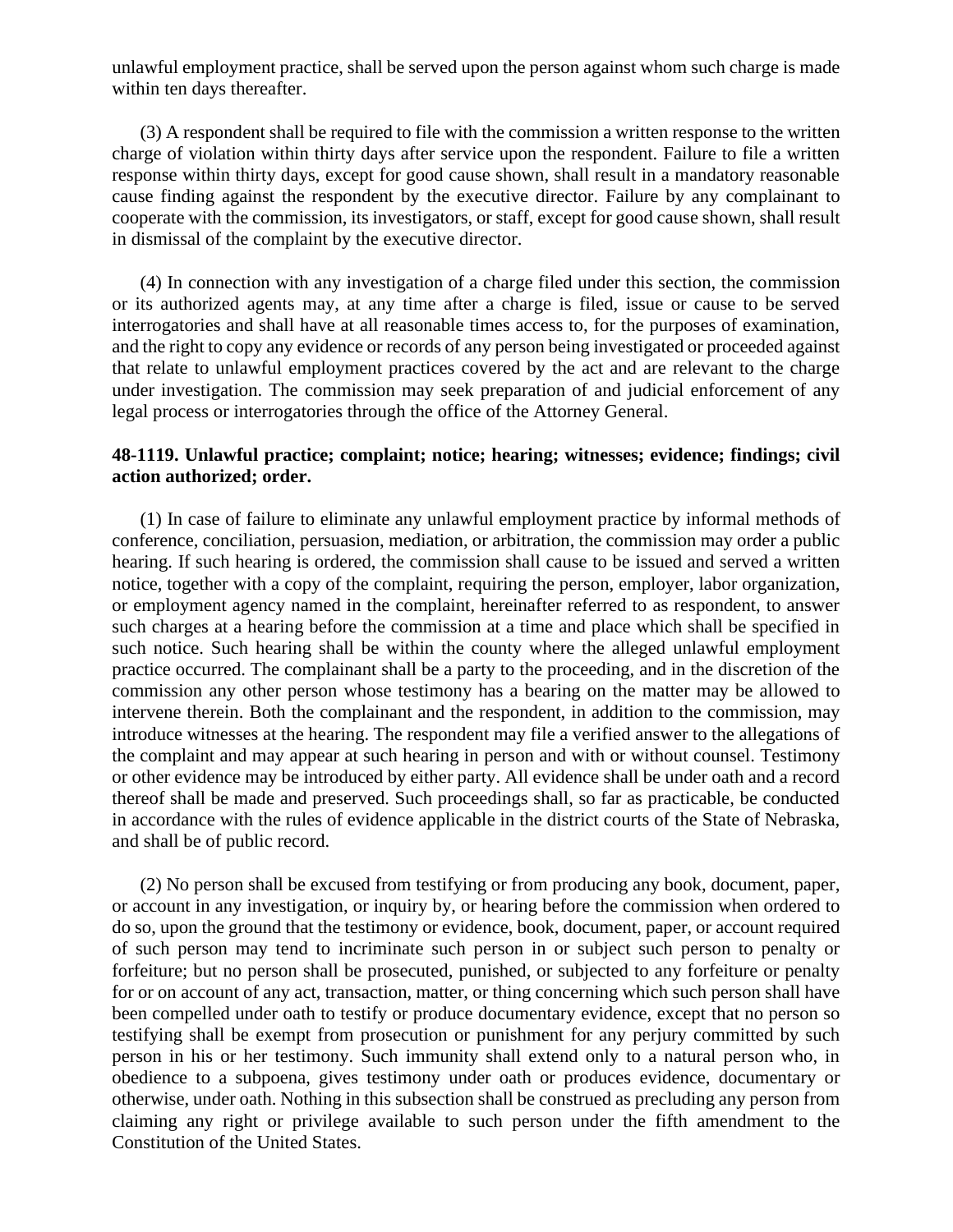(3) After the conclusion of the hearing, the commission shall, within ten days of the receipt of the transcript or the receipt of the recommendations from the hearing officer, make and file its findings of fact and conclusions of law and make and enter an appropriate order. The hearing officer need not refer to the page and line numbers of the transcript when making his or her recommendation to the commission. Such findings of fact and conclusions of law shall be in sufficient detail to enable a court on appeal to determine the controverted questions presented by the proceedings and whether proper weight was given to the evidence. If the commission determines that the respondent has intentionally engaged in or is intentionally engaging in any unlawful employment practice, it shall issue and cause to be served on such respondent an order requiring such respondent to cease and desist from such unlawful employment practice and order such other affirmative action as may be appropriate which may include, but shall not be limited to, reinstatement or hiring of employees, with or without backpay. Backpay liability shall not accrue from a date more than two years prior to the filing of the charge with the commission. Interim earnings or amounts earnable with reasonable diligence by the person or persons discriminated against shall operate to reduce the backpay otherwise allowable.

(4) A complainant who has suffered physical, emotional, or financial harm as a result of a violation of section 48-1104 or 48-1114 may, at any stage of the proceedings prior to dismissal, file an action directly in the district court of the county where such alleged violation occurred. If the complainant files a district court action on the charge, the complainant shall provide written notice of such filing to the commission, and such notification shall immediately terminate all proceedings before the commission. The district court shall docket and try such case as any other civil action, and any successful complainant shall be entitled to appropriate relief, including temporary or permanent injunctive relief, general and special damages, reasonable attorney's fees, and costs.

(5) No order of the commission shall require the admission or reinstatement of an individual as a member of a labor organization or the hiring, reinstatement, or promotion of an individual as an employee, or the payment to him or her of any backpay, if such individual was refused admission, suspended, or expelled, or was refused employment or advancement or was suspended or discharged for any reason other than discrimination on account of race, color, religion, sex, disability, marital status, or national origin or in violation of section 48-1114. If the commission finds that a respondent has not engaged in any unfair employment practice, it shall within thirty days state its findings of fact and conclusions of law. A copy of any order shall be served upon the person against whom it runs or his or her attorney and notice thereof shall be given to the other parties to the proceedings or their attorneys. Such order shall take effect twenty days after service thereof unless otherwise provided and shall continue in force either for a period which may be designated therein or until changed or revoked by the commission.

(6) Except as provided in subsection (4) of this section, until a transcript of the record of the proceedings is filed in the district court as provided in section 48-1120, the commission may, at any time upon reasonable notice and in such a manner it shall deem proper, modify or set aside, in whole or in part, any finding or order made by it.

# **48-1120. Appeal; procedure; attorney's fees; failure to appeal; effect.**

(1) Any party to a proceeding before the commission aggrieved by such decision and order and directly affected thereby may appeal the decision and order, and the appeal shall be in accordance with the Administrative Procedure Act (84-917).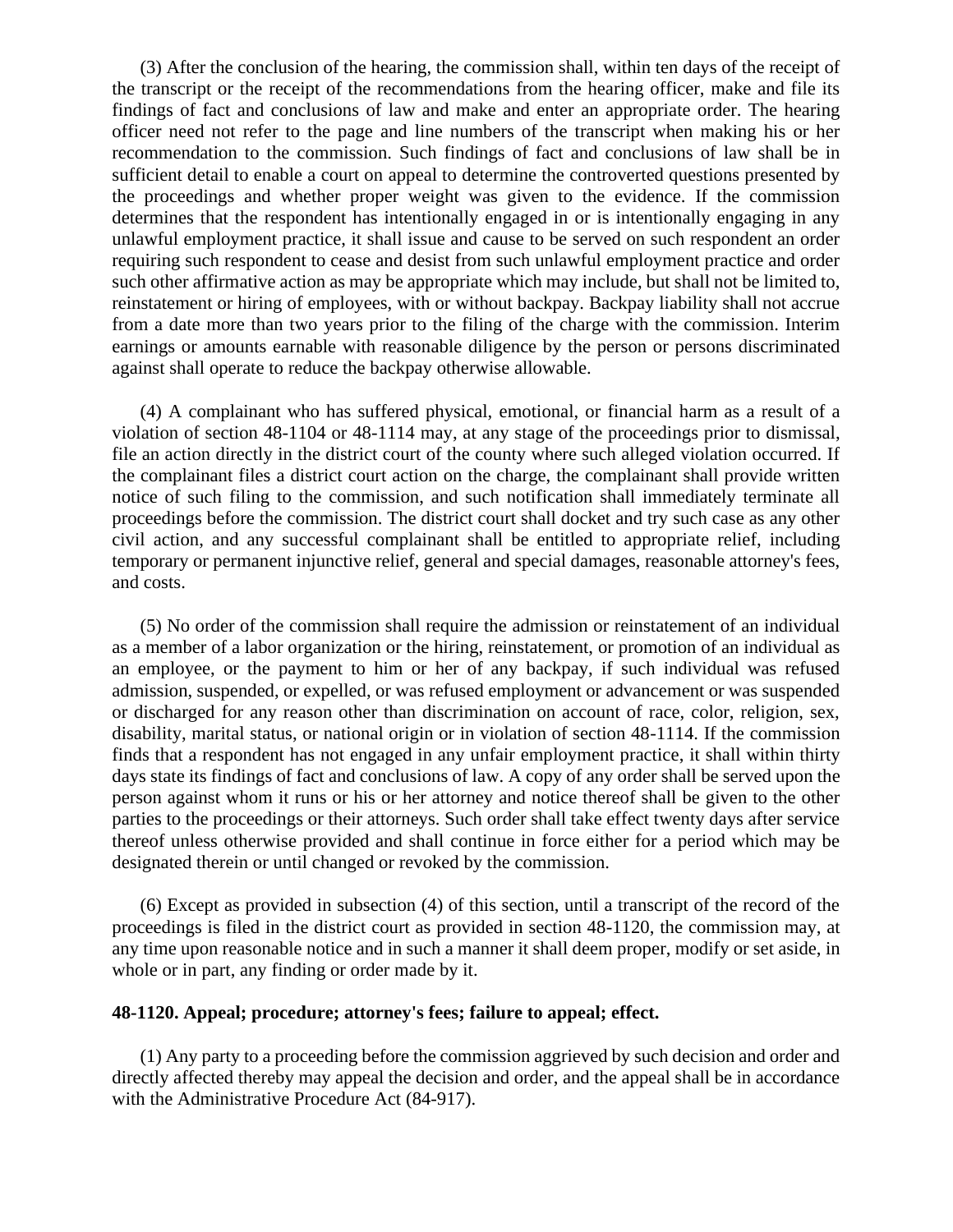(2) In any action or proceeding under the Nebraska Fair Employment Practice Act wherein an appeal is lodged in the district court, the court, in its discretion, may allow the prevailing party reasonable attorney's fees as part of the costs.

(3) If a respondent does not appeal an order, the commission may obtain a decree of the court for the enforcement of such order upon showing that respondent is subject to the commission's jurisdiction and resides or transacts business within the county in which the petition for enforcement is brought.

#### **48-1120.01. Action in district court; deadline; notice by commission.**

The deadline for filing an action directly in the district court is ninety days after the complainant receives notice of the last action the commission will take on the complaint or charge. When entering the last action on the complaint or charge, the commission shall issue written notice of such ninety-day deadline to the complainant by certified mail, return receipt requested. The last action on the complaint or charge includes the issuance of the final order after hearing, the determination of reasonable cause or no reasonable cause, and any other administrative action which ends the commission's involvement with the complaint or charge.

#### **48-1121. Posting excerpts of law.**

Every employer, employment agency, and labor organization subject to the Nebraska Fair Employment Practice Act shall post in a conspicuous place or places on his, her, or its premises a notice to be prepared or approved by the commission which shall set forth excerpts of the act and such other relevant information which the commission deems necessary to explain the act.

## **48-1122. Contracts with state and political subdivisions; requirements.**

Every contract to which the state or any of its political subdivisions is a party shall contain a provision requiring the contractor and his subcontractors not to discriminate against any employee or applicant for employment, to be employed in the performance of such contract, with respect to his hire, tenure, terms, conditions, or privileges of employment, because of his race, color, religion, sex, disability, or national origin.

#### **48-1123. Violations; penalty.**

Any person, employer, labor organization, or employment agency who or which willfully resists, prevents, impedes, or interferes with the commission or any of its members or representatives in the performance of duty under the Nebraska Fair Employment Practice Act or willfully violates an order of the commission shall be guilty of a Class III misdemeanor. Procedure for the review of the order shall not be deemed to be such willful conduct.

#### **48-1124. Construction of act.**

Nothing contained in the Nebraska Fair Employment Practice Act shall be deemed to repeal any of the provisions of the civil rights law, any other law of this state, or any municipal ordinance relating to discrimination because of race, creed, color, religion, sex, disability, or national origin.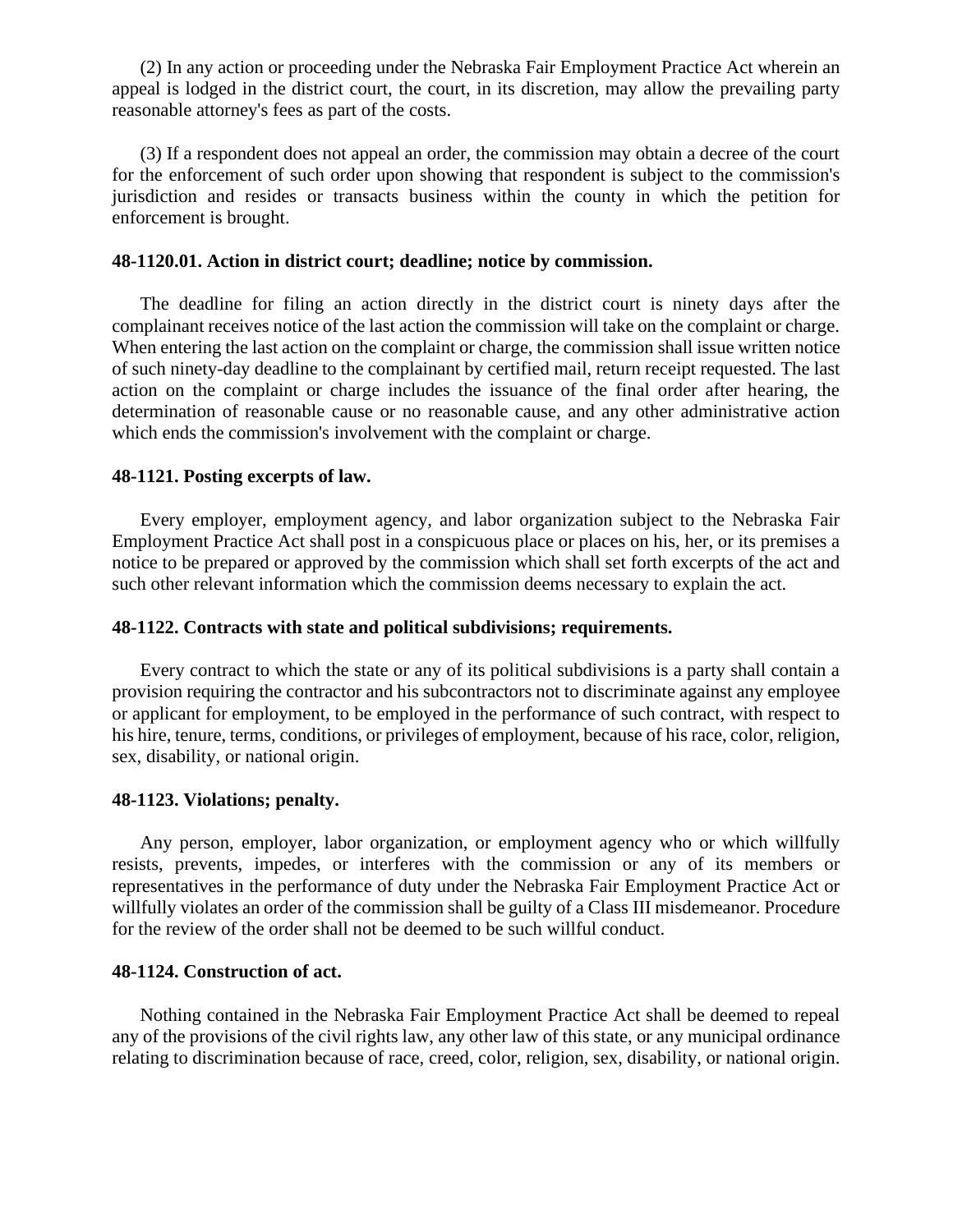#### **48-1125. Act, how cited.**

Sections 48-1101 to 48-1125 shall be known and may be cited as the Nebraska Fair Employment Practice Act.

# **48-1126. State and governmental agencies; suits against.**

The state and governmental agencies created by the state may be sued upon claims arising under the Nebraska Fair Employment Practice Act in the same manner as provided by such law for suits against other employers.

# **Reference: Section 84-917 of the Administrative Procedure Act applies to cases before the Nebraska Equal Opportunity Commission which have proceeded to the public hearing stage.**

#### **84-917. Contested case; appeal; right to cross-appeal; procedure.**

(1) Any person aggrieved by a final decision in a contested case, whether such decision is affirmative or negative in form, shall be entitled to judicial review under the Administrative Procedure Act. Nothing in this section shall be deemed to prevent resort to other means of review, redress, or relief provided by law.

 $(2)(a)(i)$  Proceedings for review shall be instituted by filing a petition in the district court of the county where the action is taken within thirty days after the service of the final decision by the agency. All parties of record shall be made parties to the proceedings for review. If an agency's only role in a contested case is to act as a neutral factfinding body, the agency shall not be a party of record. In all other cases, the agency shall be a party of record. Summons shall be served within thirty days of the filing of the petition in the manner provided for service of a summons in section 25-510.02. If the agency whose decision is appealed from is not a party of record, the petitioner shall serve a copy of the petition and a request for preparation of the official record upon the agency within thirty days of the filing of the petition. The court, in its discretion, may permit other interested persons to intervene.

(ii) The filing of a petition for review shall vest in a responding party of record the right to a cross-appeal against any other party of record. A respondent shall serve its cross-appeal within thirty days after being served with the summons and petition for review.

(b) A petition for review shall set forth: (i) The name and mailing address of the petitioner; (ii) the name and mailing address of the agency whose action is at issue; (iii) identification of the final decision at issue together with a duplicate copy of the final decision; (iv) identification of the parties in the contested case that led to the final decision; (v) facts to demonstrate proper venue; (vi) the petitioner's reasons for believing that relief should be granted; and (vii) a request for relief, specifying the type and extent of the relief requested.

(3) The filing of the petition or the service of summons upon such agency shall not stay enforcement of a decision. The agency may order a stay. The court may order a stay after notice of the application therefor to such agency and to all parties of record. If the agency has found that its action on an application for stay or other temporary remedies is justified to protect against a substantial threat to the public health, safety, or welfare, the court may not grant relief unless the court finds that: (a) The applicant is likely to prevail when the court finally disposes of the matter; (b) without relief, the applicant will suffer irreparable injuries; (c) the grant of relief to the applicant will not substantially harm other parties to the proceedings; and (d) the threat to the public health, safety, or welfare relied on by the agency is not sufficiently serious to justify the agency's action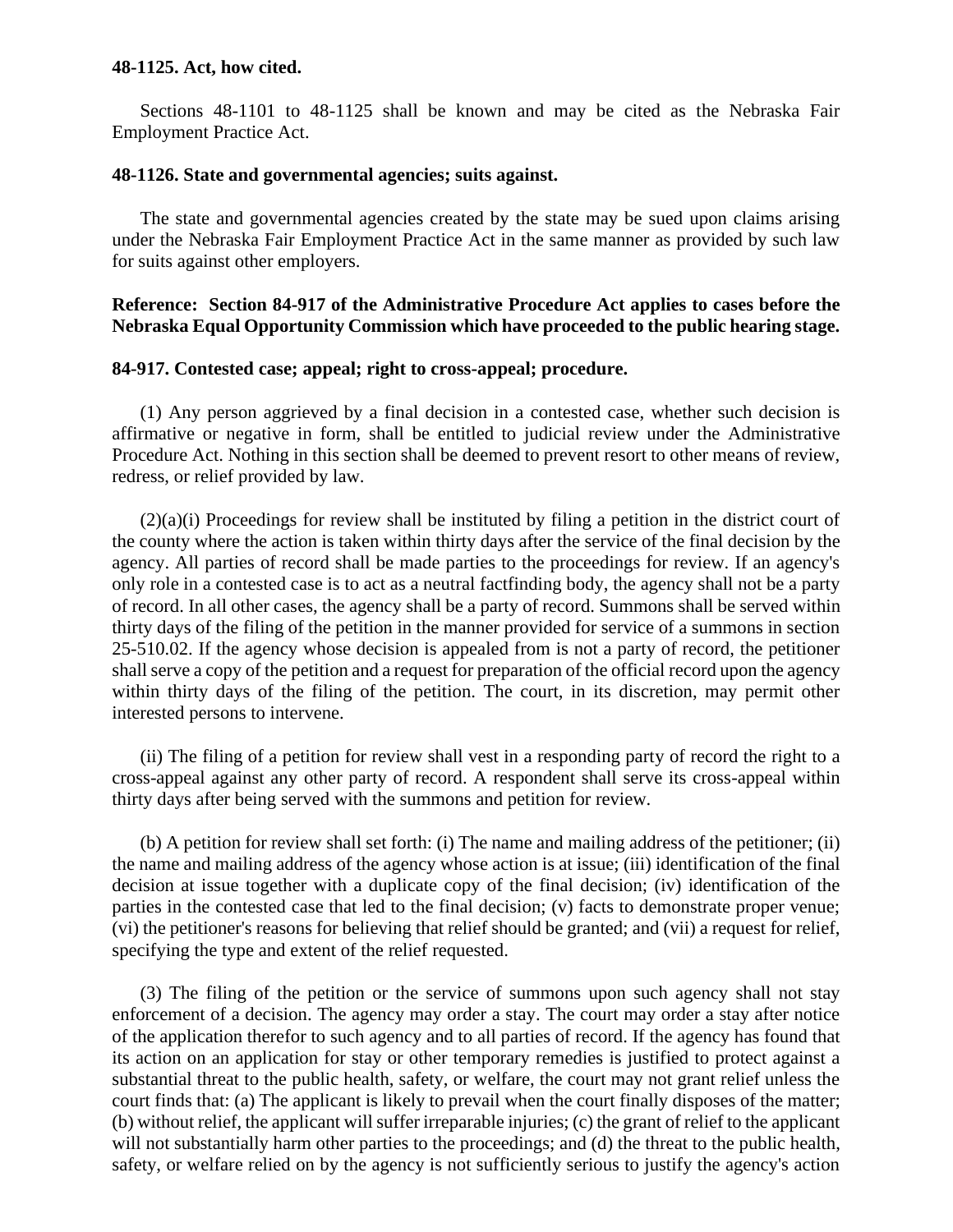in the circumstances. The court may require the party requesting such stay to give bond in such amount and conditioned as the court may direct.

(4) Within thirty days after service of the petition or within such further time as the court for good cause shown may allow, the agency shall prepare and transmit to the court a certified copy of the official record of the proceedings had before the agency. Such official record shall include: (a) Notice of all proceedings; (b) any pleadings, motions, requests, preliminary or intermediate rulings and orders, and similar correspondence to or from the agency pertaining to the contested case; (c) the transcribed record of the hearing before the agency, including all exhibits and evidence introduced during such hearing, a statement of matters officially noticed by the agency during the proceeding, and all proffers of proof and objections and rulings thereon; and (d) the final order appealed from. The agency shall charge the petitioner with the reasonable direct cost or require the petitioner to pay the cost for preparing the official record for transmittal to the court in all cases except when the petitioner is not required to pay a filing fee. The agency may require payment or bond prior to the transmittal of the record.

(5)(a) When the petition instituting proceedings for review was filed in the district court before July 1, 1989, the review shall be conducted by the court without a jury on the record of the agency, and review may not be obtained of any issue that was not raised before the agency unless such issue involves one of the grounds for reversal or modification enumerated in subdivision (6)(a) of this section. When the petition instituting proceedings for review is filed in the district court on or after July 1, 1989, the review shall be conducted by the court without a jury de novo on the record of the agency.

(b)(i) If the court determines that the interest of justice would be served by the resolution of any other issue not raised before the agency, the court may remand the case to the agency for further proceedings.

(ii) The agency shall affirm, modify, or reverse its findings and decision in the case by reason of the additional proceedings and shall file the decision following remand with the reviewing court. The agency shall serve a copy of the decision following remand upon all parties to the district court proceedings. The agency decision following remand shall become final unless a petition for further review is filed with the reviewing court within thirty days after the decision following remand being filed with the district court. The party filing the petition for further review shall serve a copy of the petition for further review upon all parties to the district court proceeding in accordance with the rules of pleading in civil actions promulgated by the Supreme Court pursuant to section 25-801.01 within thirty days after the petition for further review is filed. Within thirty days after service of the petition for further review or within such further time as the court for good cause shown may allow, the agency shall prepare and transmit to the court a certified copy of the official record of the additional proceedings had before the agency following remand.

(6)(a) When the petition instituting proceedings for review was filed in the district court before July 1, 1989, the court may affirm the decision of the agency or remand the case for further proceedings, or it may reverse or modify the decision if the substantial rights of the petitioner may have been prejudiced because the agency decision is:

(i) In violation of constitutional provisions;

- (ii) In excess of the statutory authority or jurisdiction of the agency;
- (iii) Made upon unlawful procedure;